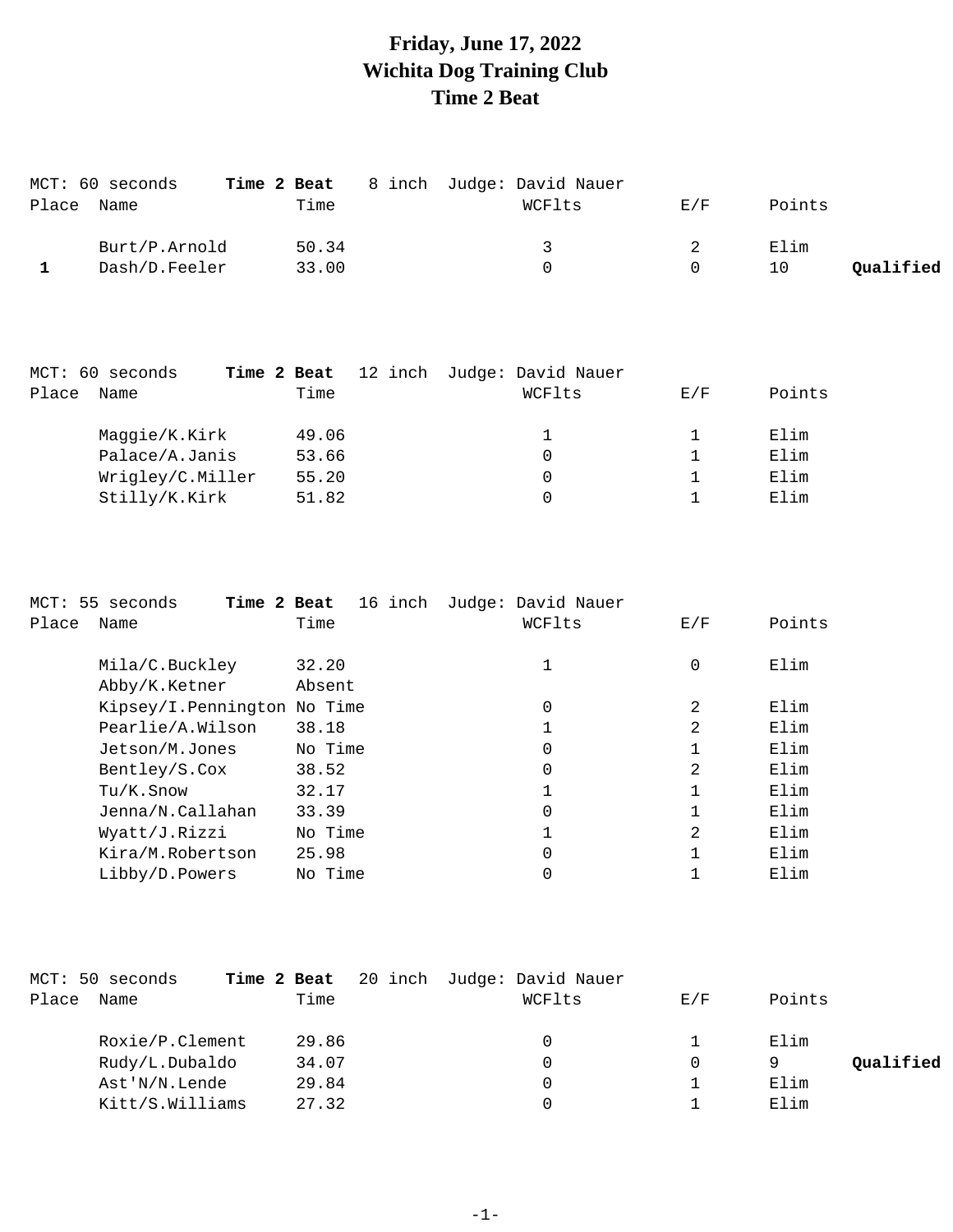| Castle/V.Boyer     | No Time |   | 2           | Elim |           |
|--------------------|---------|---|-------------|------|-----------|
| Annie/L.Morgan     | No Time |   |             | Elim |           |
| Yeti/H.Smith       | No Time |   |             | Elim |           |
| Buck/J.Baker       | 26.84   |   | 0           | Elim |           |
| Westley/A.Kremer   | 32.05   | 0 | $\mathbf 0$ | 10   | Qualified |
| Tinka/D.Feeler     | No Time | 2 | 2           | Elim |           |
| Hadji/J.Arnold     | 33.03   |   | $\Omega$    | Elim |           |
| Xen/M.Root         | 32.30   | 0 |             | Elim |           |
| Solo/L.Morgan      | 32.98   | 0 | $\mathbf 0$ | 9    | Qualified |
| Cooper/E.Hefley    | Absent  |   |             |      |           |
| Rupert/M.Robertson | 35.63   |   |             | Elim |           |
| Mela/K.Jackson     | No Time |   |             | Elim |           |
| Groot/L.Morgan     | 45.27   | 0 |             | Elim |           |
| Rudy/L.Moyer       | 40.94   |   |             | Elim |           |
| Belen/J.Mamer      | Absent  |   |             |      |           |
| Rikka/C.Asbury     | No Time | 0 |             | Elim |           |
| Brandi/R.Phillips  | No Time | 0 |             | Elim |           |
| Spectre/K.Okumura  | No Time | 0 |             | Elim |           |
|                    |         |   |             |      |           |

|       | MCT: 50 seconds  | Time 2 Beat | 24 inch Judge: David Nauer |          |                 |
|-------|------------------|-------------|----------------------------|----------|-----------------|
| Place | Name             | Time        | WCFlts                     | E/F      | Points          |
|       | Nate/M.Gallagher | 35.38       | 0                          | 0        | Qualified<br>9  |
|       | Lucy/L.Kremer    | 34.80       | 0                          | 0        | Qualified<br>10 |
|       | Blade/B.Nash     | 28.45       | 0                          |          | Elim            |
|       | Vortex/C.Jackson | 43.83       |                            | $\Omega$ | Elim            |
|       | Azami/M.Root     | No Time     |                            |          | Elim            |

|            | MCT: 50 seconds |         | <b>Time 2 Beat</b> 24 inch Choice Judge: David Nauer |        |        |        |
|------------|-----------------|---------|------------------------------------------------------|--------|--------|--------|
| Place Name |                 | Time    |                                                      | WCFlts | F. / F | Points |
|            | Tita'N/N.Lende  | No Time |                                                      |        |        | Elim   |

 Total Number of Dogs Showing: 42 Total Number of Dogs Absent: 3 Total Number of Dogs Withdrawn: 0 Total Number of Dogs Not Scored: 0 Total Number of Qualifiers: 6 Percent Qualified: 14.3%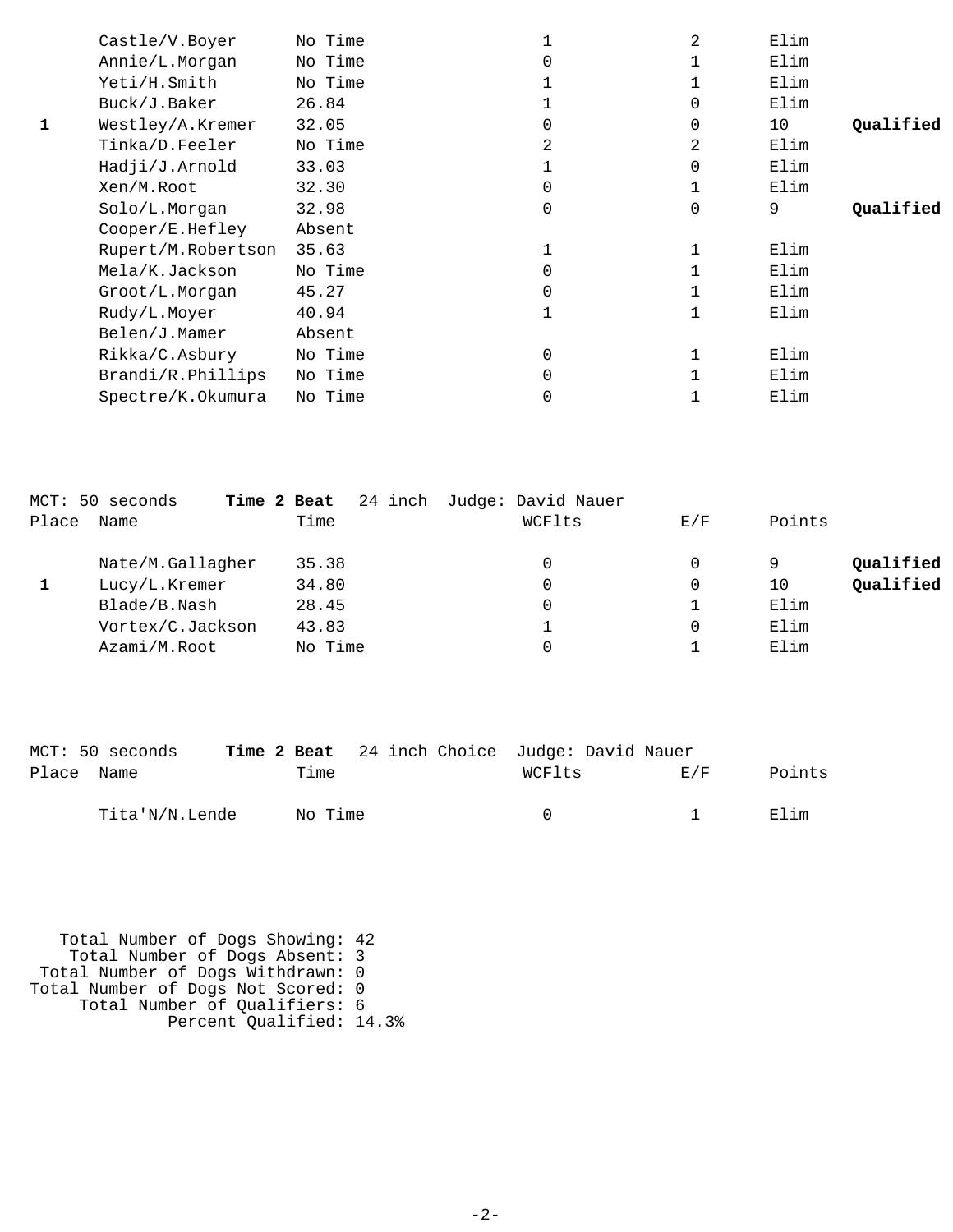|            | MCT: 60 seconds |       | <b>Time 2 Beat Pref</b> 4 inch Judge: David Nauer |     |        |           |
|------------|-----------------|-------|---------------------------------------------------|-----|--------|-----------|
| Place Name |                 | Time  | WCFlts                                            | F/K | Points |           |
|            | Phlaym/A.Janis  | 41.24 |                                                   |     | 10     | Qualified |

|       | MCT: 60 seconds             | Time 2 Beat Pref | 8 inch Judge: David Nauer |     |        |           |
|-------|-----------------------------|------------------|---------------------------|-----|--------|-----------|
| Place | Name                        | Time             | WCFlts                    | E/F | Points |           |
|       | Primo/A.Janis               | 47.64            | $\Omega$                  |     | 10     | Qualified |
|       | Arlo/A.Lenhart-Murr No Time |                  | $\Omega$                  |     | Elim   |           |
|       | Colton/B.Raines             | 47.83            | $\Omega$                  |     | Q      | Qualified |

|       | MCT: 60 seconds |         | Time 2 Beat Pref 12 inch Judge: David Nauer |     |        |
|-------|-----------------|---------|---------------------------------------------|-----|--------|
| Place | Name            | Time    | WCFlts                                      | E/F | Points |
|       | Summer/R.Wallis | No Time | $\Omega$                                    |     | Elim   |
|       | Abby/J.Moeller  | No Time | $\Omega$                                    |     | Elim   |

|       | MCT: 55 seconds             | Time 2 Beat Pref<br>16 inch | Judge: David Nauer |     |                 |
|-------|-----------------------------|-----------------------------|--------------------|-----|-----------------|
| Place | Name                        | Time                        | WCFlts             | E/F | Points          |
|       | Tempest/K.Snow              | 26.33                       | 0                  |     | Elim            |
|       | Rivet/D.Legge               | No Time                     |                    | 3   | Elim            |
|       | Lexi/J.Brodbeck             | 35.41                       | 0                  | 0   | Qualified<br>10 |
|       | Bo/K.Jackson                | 47.56                       | 0                  | 0   | Qualified<br>6  |
|       | Sparrow/A.Wilson            | 47.20                       | 0                  | 0   | Qualified<br>6  |
|       | Shiner/B.Sheets-Kli No Time |                             | 0                  | 2   | Elim            |
|       | Lily/T.Nye                  | No Time                     |                    | 2   | Elim            |
|       | $Tank/R$ . Thomas           | 34.43                       |                    |     | Elim            |

|            | MCT: 50 seconds | Time 2 Beat Pref 20 inch Judge: David Nauer |        |     |        |
|------------|-----------------|---------------------------------------------|--------|-----|--------|
| Place Name |                 | Time                                        | WCFlts | E/F | Points |

X/J.Mamer Absent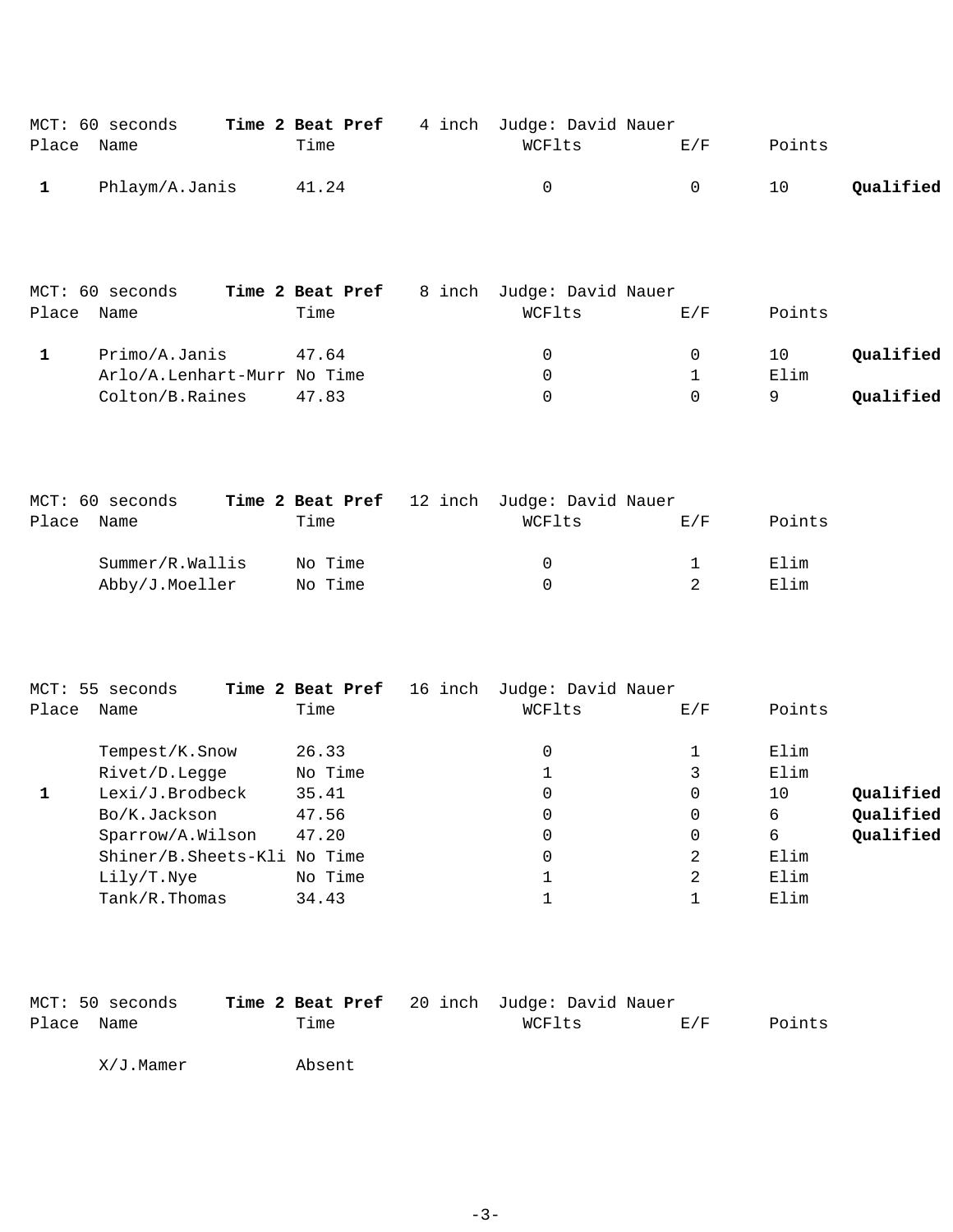Total Number of Dogs Showing: 14 Total Number of Dogs Absent: 1 Total Number of Dogs Withdrawn: 0 Total Number of Dogs Not Scored: 0 Total Number of Qualifiers: 6 Percent Qualified: 42.9%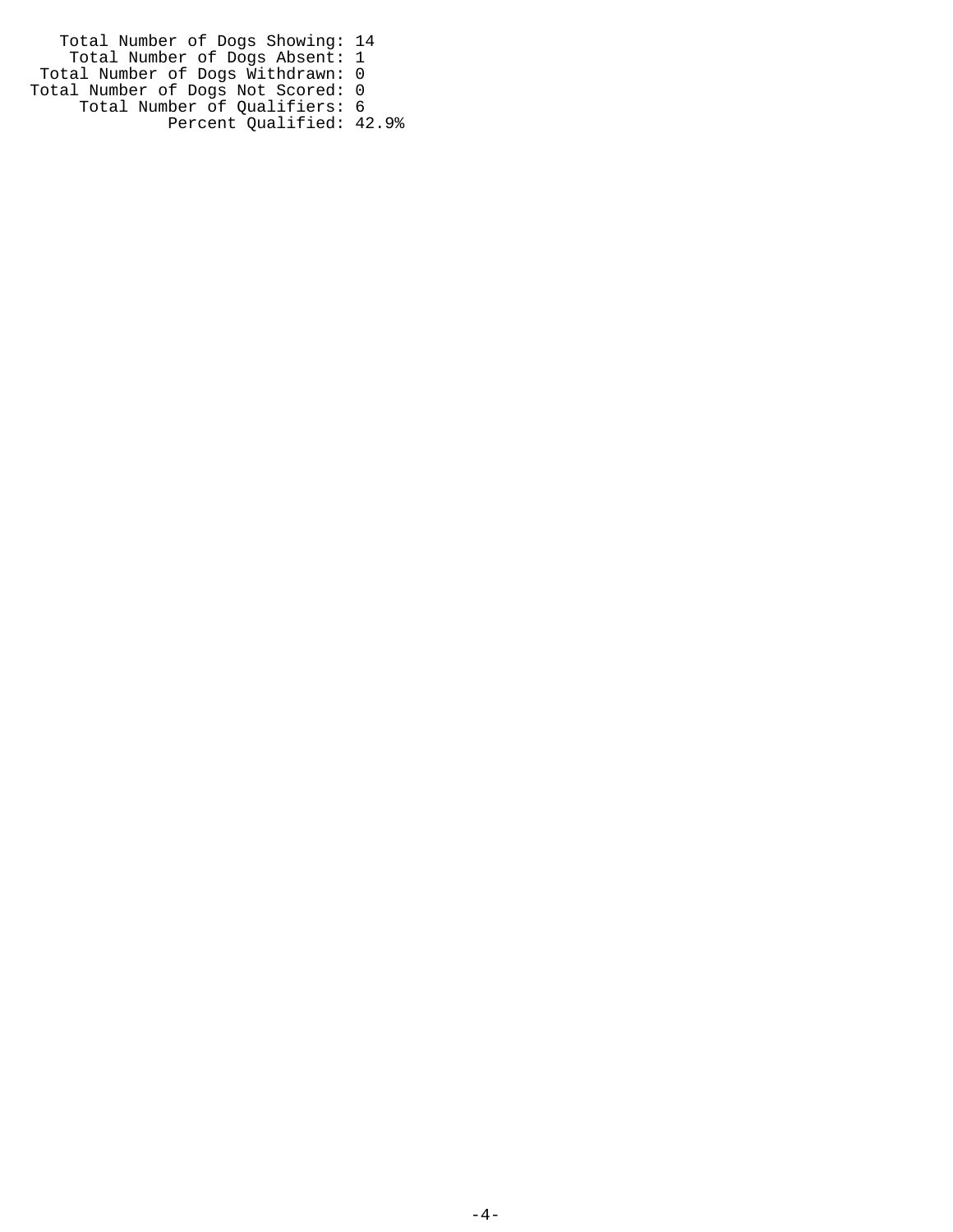### **Friday, June 17, 2022 Wichita Dog Training Club Premier JWW**

|              | MCT: 48 seconds<br>Premier JWW   | 12 inch                    |          | Judge: David Nauer |                   |              |       |           |
|--------------|----------------------------------|----------------------------|----------|--------------------|-------------------|--------------|-------|-----------|
| Place        | Name                             | Time                       | RFlts    | WCFlts             | E/F               | Score        | Top25 |           |
| $\mathbf{1}$ | Glow/C.Schmidt                   | 29.76                      | 0        | 0                  | $\mathbf 0$       | 100          |       | Qualified |
|              | Premier JWW<br>MCT: 45 seconds   | 16 inch Judge: David Nauer |          |                    |                   |              |       |           |
| Place        | Name                             | Time                       | RFlts    | WCFlts             | $\rm E/F$         | Score        | Top25 |           |
|              | Mila/C.Buckley<br>Devi/L.Bredahl | 31.60<br>41.12             | 0<br>2   | 0<br>$\mathbf 1$   | 1<br>$\mathbf{1}$ | Elim<br>Elim |       |           |
|              | Faith/G.Martin                   | 30.00                      | $\Omega$ | $\mathbf 0$        | 5                 | Elim         |       |           |
|              | Abby/K.Ketner                    | Absent                     |          |                    |                   |              |       |           |
|              | Streak/C.Griffith                | No Time                    | 0        | 1                  | $\mathbf{1}$      | Elim         |       |           |
|              | Pearlie/A.Wilson                 | 49.03                      | 2        | 2                  |                   | Elim         |       |           |

| $MCT$ : | 42 seconds       | 20 inch<br>Premier JWW |          | Judge: David Nauer |                |       |       |           |
|---------|------------------|------------------------|----------|--------------------|----------------|-------|-------|-----------|
| Place   | Name             | Time                   | RFlts    | WCFlts             | E/F            | Score | Top25 |           |
|         | $Q/K$ . Nenow    | No Time                | $\Omega$ |                    |                | Elim  |       |           |
|         | Zoey/D.Hecht     | 38.91                  |          |                    | 2              | Elim  |       |           |
|         | Ast'N/N.Lende    | 34.80                  | 2        | 0                  | $\Omega$       | Elim  |       |           |
|         | Doree/R.Miller   | No Time                |          |                    |                | Elim  |       |           |
|         | Rik/M.Rabeneck   | 28.26                  | $\Omega$ | $\Omega$           | 3              | Elim  |       |           |
| 4       | Yeti/H.Smith     | 32.36                  | 0        | 0                  | $\mathbf 0$    | 100   | Yes   | Qualified |
|         | Rosa/R.Ramsay    | No Time                | $\Omega$ | 0                  | 2              | Elim  |       |           |
|         | Westley/A.Kremer | 36.85                  | 0        | 0                  | $\Omega$       | 100   |       | Qualified |
|         | Kindle/P.Leach   | 37.52                  | $\Omega$ | $\Omega$           | $\Omega$       | 100   |       | Qualified |
|         | Jake/M.Wallis    | 32.27                  | 0        |                    |                | Elim  |       |           |
|         | Roma/V.Ramsay    | 30.38                  | 0        |                    |                | Elim  |       |           |
| 3       | Rapture/G.Martin | 30.10                  | 0        | 0                  | $\mathbf 0$    | 100   | Yes   | Qualified |
| 1       | Cruz'N/S.Henry   | 28.82                  | 0        | 0                  | $\mathbf 0$    | 100   | Yes   | Qualified |
|         | Solo/L.Morgan    | 33.86                  | 0        | 0                  | $\mathbf 0$    | 100   |       | Qualified |
|         | Raelynn/R.Ramsay | No Time                | 0        |                    | 2              | Elim  |       |           |
|         | Koa/J.Metzger    | 47.46                  |          | 2                  | $\overline{2}$ | Elim  |       |           |
| 2       | Jovi/R.Wallis    | 29.79                  | 0        | 0                  | $\overline{0}$ | 100   | Yes   | Qualified |

|            | MCT: 46 seconds  | <b>Premier JWW</b> 24 inch Judge: David Nauer |                               |                  |        |             |  |
|------------|------------------|-----------------------------------------------|-------------------------------|------------------|--------|-------------|--|
| Place Name |                  | Time                                          |                               | RFlts WCFlts E/F |        | Score Top25 |  |
|            | Nate/M.Gallagher | 50.62                                         | and the state of the state of | $\cap$           | $\cap$ | Elim        |  |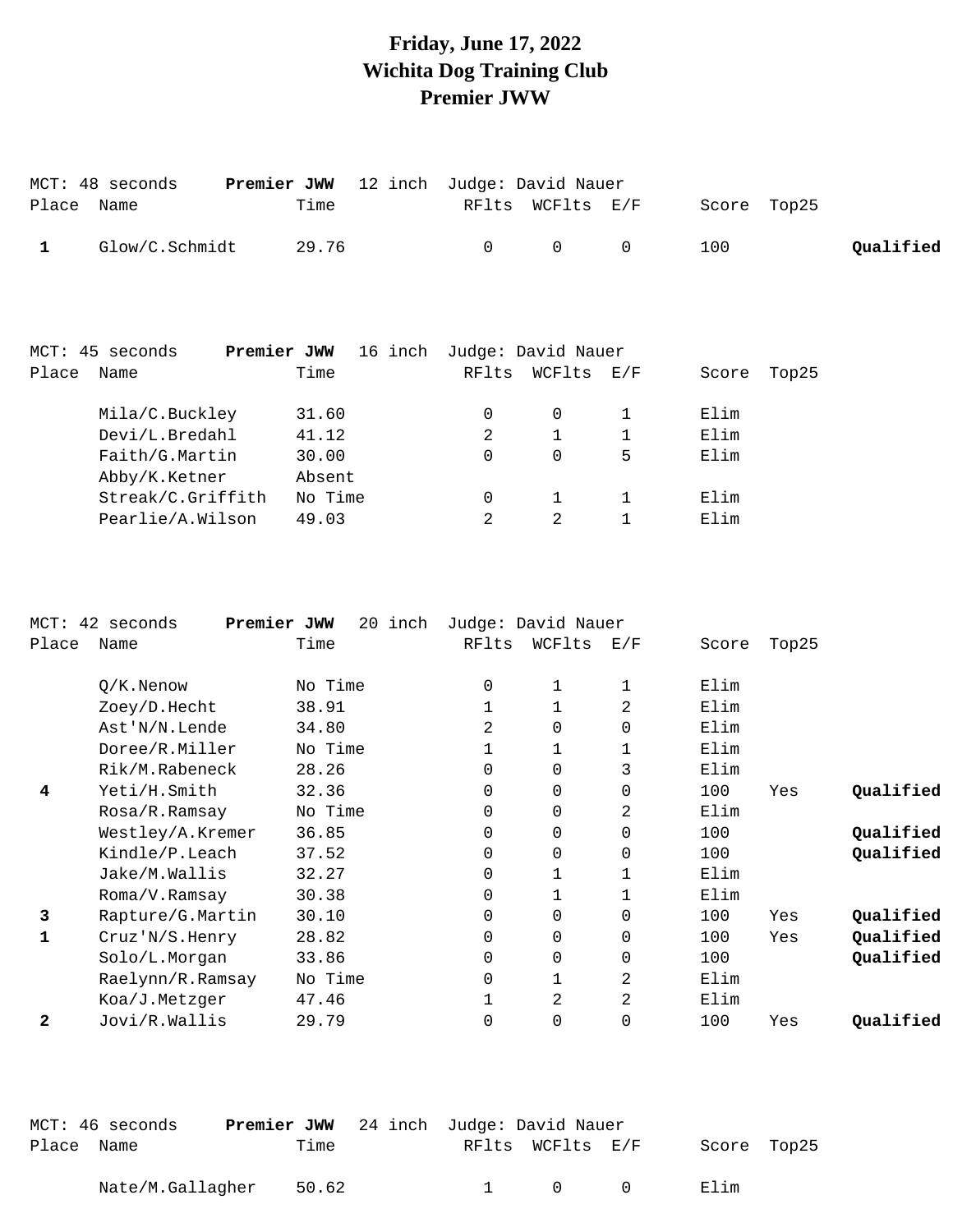| Lucy/L.Kremer  | 36.12  |  | 100  | Yes | Oualified |
|----------------|--------|--|------|-----|-----------|
| Blade/B.Nash   | 36.82  |  | Elim |     |           |
| Gator/T.Poarch | Absent |  |      |     |           |

|            | MCT: 42 seconds | <b>Premier JWW</b> 24 inch Choice Judge: David Nauer |  |                  |  |             |
|------------|-----------------|------------------------------------------------------|--|------------------|--|-------------|
| Place Name |                 | Time                                                 |  | RFlts WCFlts E/F |  | Score Top25 |

Camtastic/L.Bussing Absent

 Total Number of Dogs Showing: 26 Total Number of Dogs Absent: 3 Total Number of Dogs Withdrawn: 0 Total Number of Dogs Not Scored: 0 Total Number of Qualifiers: 9 Percent Qualified: 34.6%

|            | MCT: 50 seconds | <b>Premier JWW Pref</b> 12 inch Judge: David Nauer |  |                       |             |  |
|------------|-----------------|----------------------------------------------------|--|-----------------------|-------------|--|
| Place Name |                 | Time                                               |  | RFlts WCFlts E/F      | Score Top25 |  |
|            | Posse/L.Harper  | 36.17                                              |  | $0 \qquad 0 \qquad 1$ | Elim        |  |
|            |                 |                                                    |  |                       |             |  |

|       | MCT: 47 seconds           | <b>Premier JWW Pref</b> 16 inch Judge: David Nauer |       |            |       |       |
|-------|---------------------------|----------------------------------------------------|-------|------------|-------|-------|
| Place | Name                      | Time                                               | RFlts | WCFlts E/F | Score | Top25 |
|       | Lexi/J.Brodbeck           | 46.00                                              |       | $\Omega$   | Elim  |       |
|       | George/M.Rabeneck         | 34.67                                              |       | 0          | Elim  |       |
|       | Bo/K.Jackson              | 47.20                                              |       |            | Elim  |       |
|       | Shiner/B.Sheets-Kli 35.74 |                                                    |       |            | Elim  |       |

 Total Number of Dogs Showing: 5 Total Number of Dogs Absent: 0 Total Number of Dogs Withdrawn: 0 Total Number of Dogs Not Scored: 0 Total Number of Qualifiers: 0 Percent Qualified: 0.0%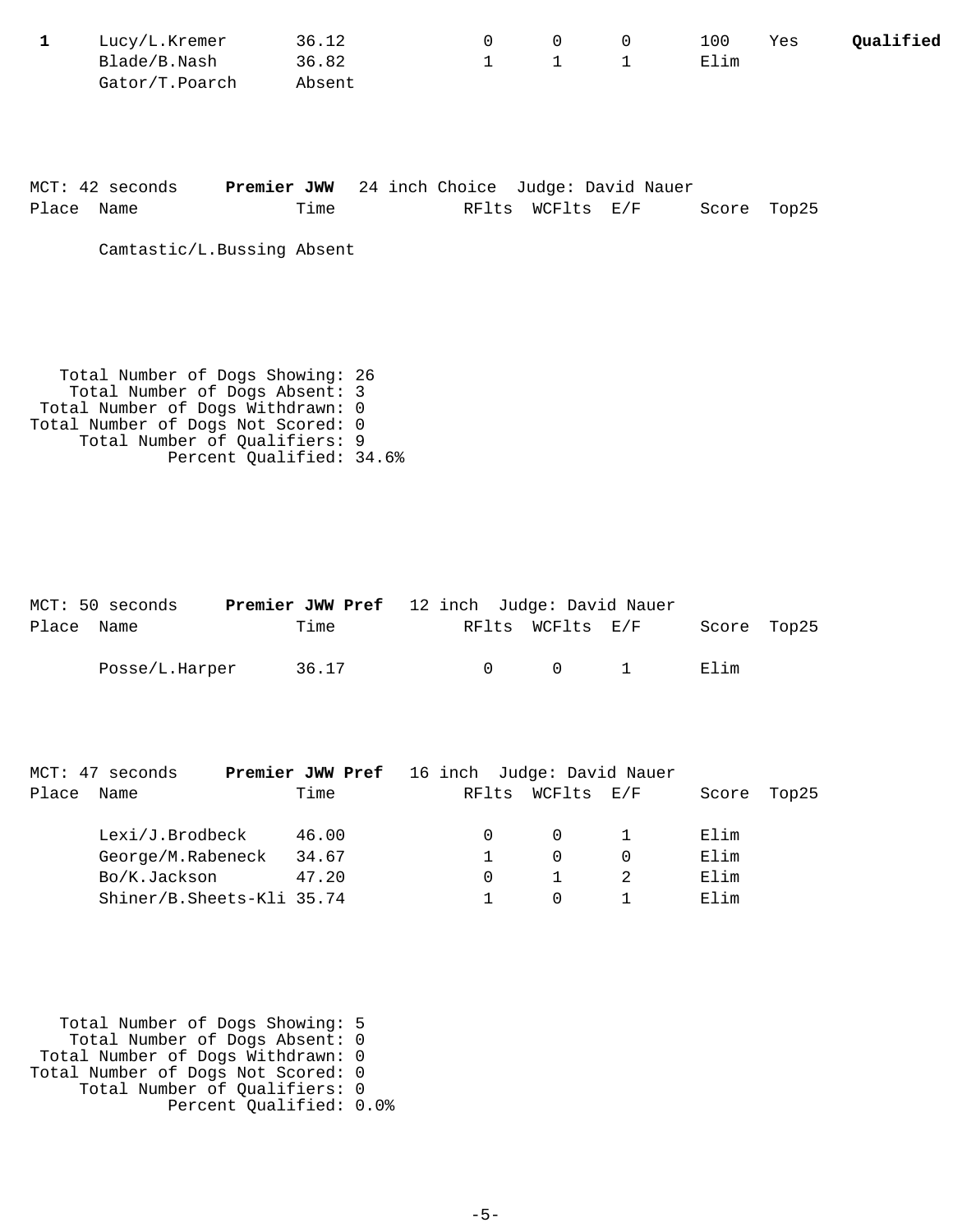# **Friday, June 17, 2022 Wichita Dog Training Club Premier Standard**

|       | MCT: 65 seconds   | Premier Standard | 12 inch                    | Judge: David Nauer |              |       |       |           |
|-------|-------------------|------------------|----------------------------|--------------------|--------------|-------|-------|-----------|
| Place | Name              | Time             | RFlts                      | WCFlts E/F         |              | Score | Top25 |           |
| 1     | Glow/C.Schmidt    | 35.45            | 0                          | $\mathbf 0$        | 0            | 100   |       | Qualified |
|       |                   |                  |                            |                    |              |       |       |           |
|       | MCT: 60 seconds   | Premier Standard | 16 inch Judge: David Nauer |                    |              |       |       |           |
| Place | Name              | Time             | RFlts                      | WCFlts E/F         |              | Score | Top25 |           |
| 1     | Mila/C.Buckley    | 42.70            | 0                          | $\Omega$           | $\mathbf 0$  | 100   | Yes   | Qualified |
|       | Devi/L.Bredahl    | 35.48            | $\Omega$                   | $\Omega$           | 2            | Elim  |       |           |
|       | Faith/G.Martin    | 40.96            | $\mathbf 0$                | $\Omega$           | $\mathbf{1}$ | Elim  |       |           |
|       | Abby/K.Ketner     | Absent           |                            |                    |              |       |       |           |
|       | Streak/C.Griffith | 44.33            | 0                          | $\mathbf{1}$       | 0            | Elim  |       |           |
|       | Pearlie/A.Wilson  | 41.55            |                            |                    | $\Omega$     | Elim  |       |           |
|       | Cash/K.Wells      | No Time          | 0                          | 0                  | 2            | Elim  |       |           |

| $MCT$ :      | 55 seconds       | Premier Standard | 20 | inch  | Judge: David Nauer |             |       |       |           |
|--------------|------------------|------------------|----|-------|--------------------|-------------|-------|-------|-----------|
| Place        | Name             | Time             |    | RFlts | WCFlts             | E/F         | Score | Top25 |           |
|              | $Q/K$ . Nenow    | 32.94            |    | 0     | 0                  |             | Elim  |       |           |
|              | Zoey/D.Hecht     | 43.33            |    | 0     | 2                  | 3           | Elim  |       |           |
|              | Ast'N/N.Lende    | No Time          |    |       |                    |             | Elim  |       |           |
|              | Doree/R.Miller   | 49.22            |    |       | 0                  |             | Elim  |       |           |
|              | Rik/M.Rabeneck   | No Time          |    | 0     | 0                  | 2           | Elim  |       |           |
| 4            | Yeti/H.Smith     | 41.40            |    | 0     | 0                  | $\mathbf 0$ | 100   | Yes   | Qualified |
|              | Rosa/R.Ramsay    | 44.98            |    | 0     | 0                  | 2           | Elim  |       |           |
|              | Westley/A.Kremer | No Time          |    | 0     |                    | 2           | Elim  |       |           |
|              | Kindle/P.Leach   | No Time          |    | 0     |                    |             | Elim  |       |           |
| 1            | Jake/M.Wallis    | 37.46            |    | 0     | 0                  | $\Omega$    | 100   | Yes   | Qualified |
|              | Roma/V.Ramsay    | No Time          |    | 0     | 0                  | 3           | Elim  |       |           |
|              | Rapture/G.Martin | 36.34            |    |       | 0                  |             | Elim  |       |           |
|              | Wushu/S.Vold     | 37.75            |    | 0     | 0                  |             | Elim  |       |           |
| $\mathbf{2}$ | Cruz' N/S.Henry  | 37.63            |    | 0     | 0                  | $\Omega$    | 100   | Yes   | Qualified |
|              | Solo/L.Morgan    | No Time          |    | 2     |                    | 2           | Elim  |       |           |
| 3            | Koa/J.Metzger    | 40.94            |    | 0     | 0                  | $\Omega$    | 100   | Yes   | Qualified |
|              | Jovi/R.Wallis    | 40.63            |    | 0     |                    | 0           | Elim  |       |           |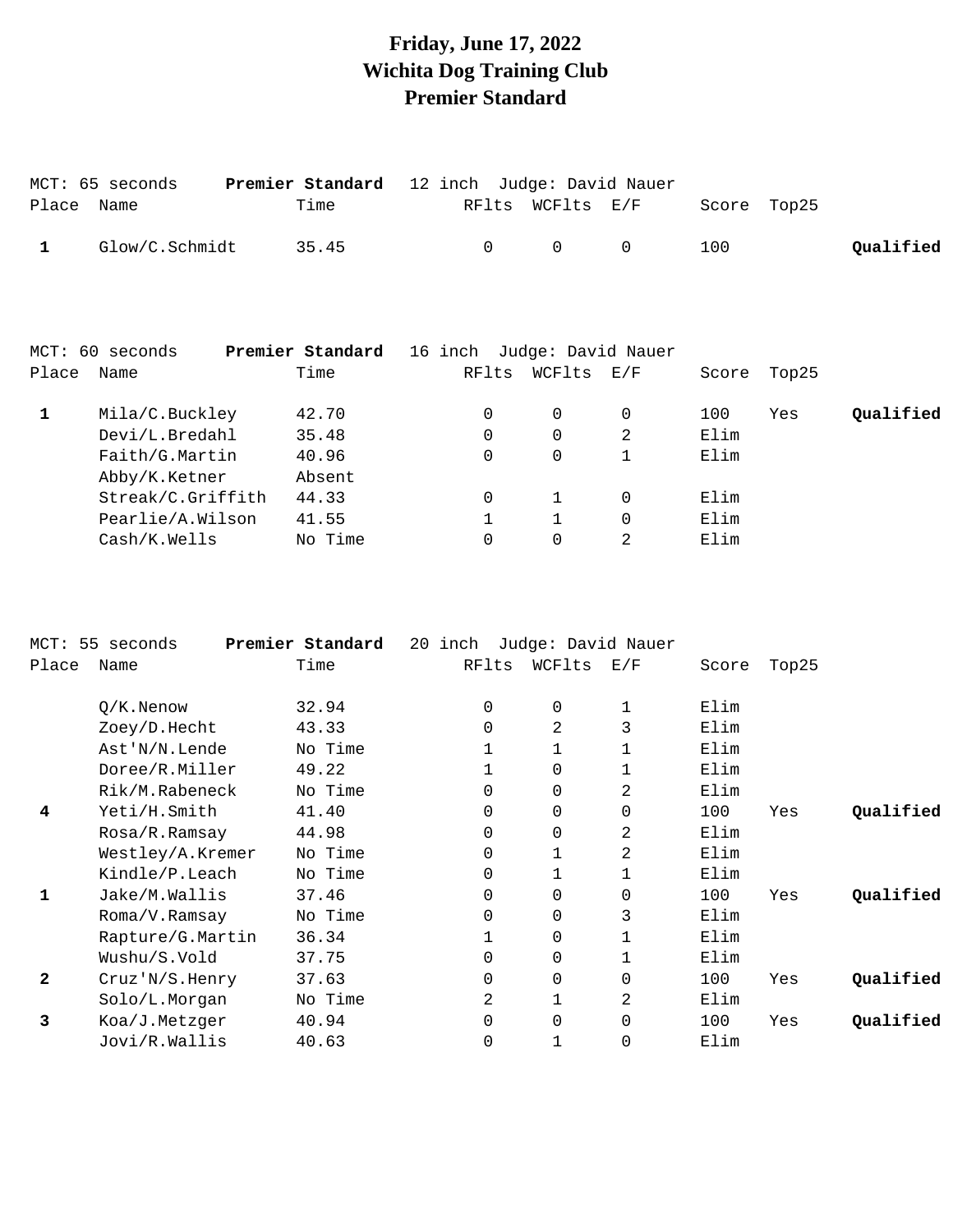|       | MCT: 60 seconds  | Premier Standard | 24 inch Judge: David Nauer |          |                             |       |       |           |
|-------|------------------|------------------|----------------------------|----------|-----------------------------|-------|-------|-----------|
| Place | Name             | Time             | RFlts                      | WCFlts   | $\mathrm{E}$ / $\mathrm{F}$ | Score | Top25 |           |
|       | Nate/M.Gallagher | 52.81            |                            | $\Omega$ |                             | Elim  |       |           |
|       | Lucy/L.Kremer    | 41.23            |                            | $\Omega$ |                             | Elim  |       |           |
|       | Blade/B.Nash     | 42.42            |                            | $\Omega$ |                             | 100   | Yes   | Qualified |
|       | Gator/T.Poarch   | 46.63            |                            |          |                             | Elim  |       |           |

|            | MCT: 55 seconds | Premier Standard 24 inch Choice Judge: David Nauer |  |                  |             |  |
|------------|-----------------|----------------------------------------------------|--|------------------|-------------|--|
| Place Name |                 | Time                                               |  | RFlts WCFlts E/F | Score Top25 |  |

Camtastic/L.Bussing Absent

 Total Number of Dogs Showing: 28 Total Number of Dogs Absent: 2 Total Number of Dogs Withdrawn: 0 Total Number of Dogs Not Scored: 0 Total Number of Qualifiers: 7 Percent Qualified: 25.0%

| Place      | MCT: 70 seconds <b>Premier Standard Pref</b> 8 inch Judge: David Nauer<br>Name  | Time  | RFlts        | $WCFlts$ $E/F$ |              | Score | Top25 |
|------------|---------------------------------------------------------------------------------|-------|--------------|----------------|--------------|-------|-------|
|            | Reagan/K.Kirk No Time                                                           |       | $\mathbf{1}$ | $\Omega$       | $\mathbf{1}$ | Elim  |       |
|            |                                                                                 |       |              |                |              |       |       |
| Place      | MCT: 65 seconds <b>Premier Standard Pref</b> 12 inch Judge: David Nauer<br>Name | Time  | RFlts        | WCFlts E/F     |              | Score | Top25 |
|            | Posse/L.Harper                                                                  | 48.51 | $\mathbf{1}$ | $\mathbf 0$    | $\mathbf{1}$ | Elim  |       |
|            |                                                                                 |       |              |                |              |       |       |
|            | MCT: 60 seconds <b>Premier Standard Pref</b> 16 inch Judge: David Nauer         |       |              |                |              |       |       |
| Place Name |                                                                                 | Time  | RFlts        | WCFlts E/F     |              | Score | Top25 |

Ransom/G.Martin No Time 0 0 0 2 Elim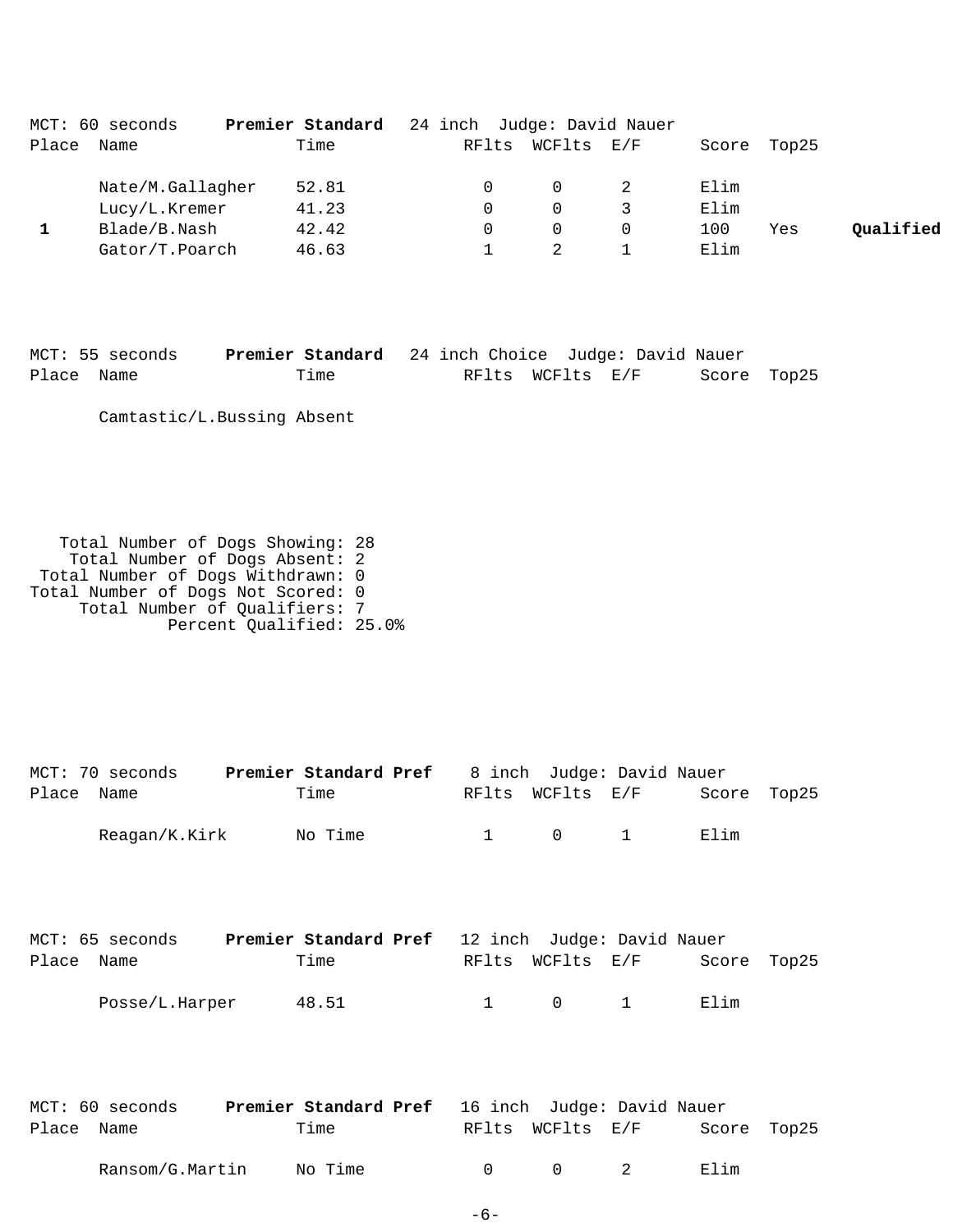| George/M.Rabeneck 36.74     |  |  | Elim |
|-----------------------------|--|--|------|
| Shiner/B.Sheets-Kli No Time |  |  | Elim |

 Total Number of Dogs Showing: 5 Total Number of Dogs Absent: 0 Total Number of Dogs Withdrawn: 0 Total Number of Dogs Not Scored: 0 Total Number of Qualifiers: 0 Percent Qualified: 0.0%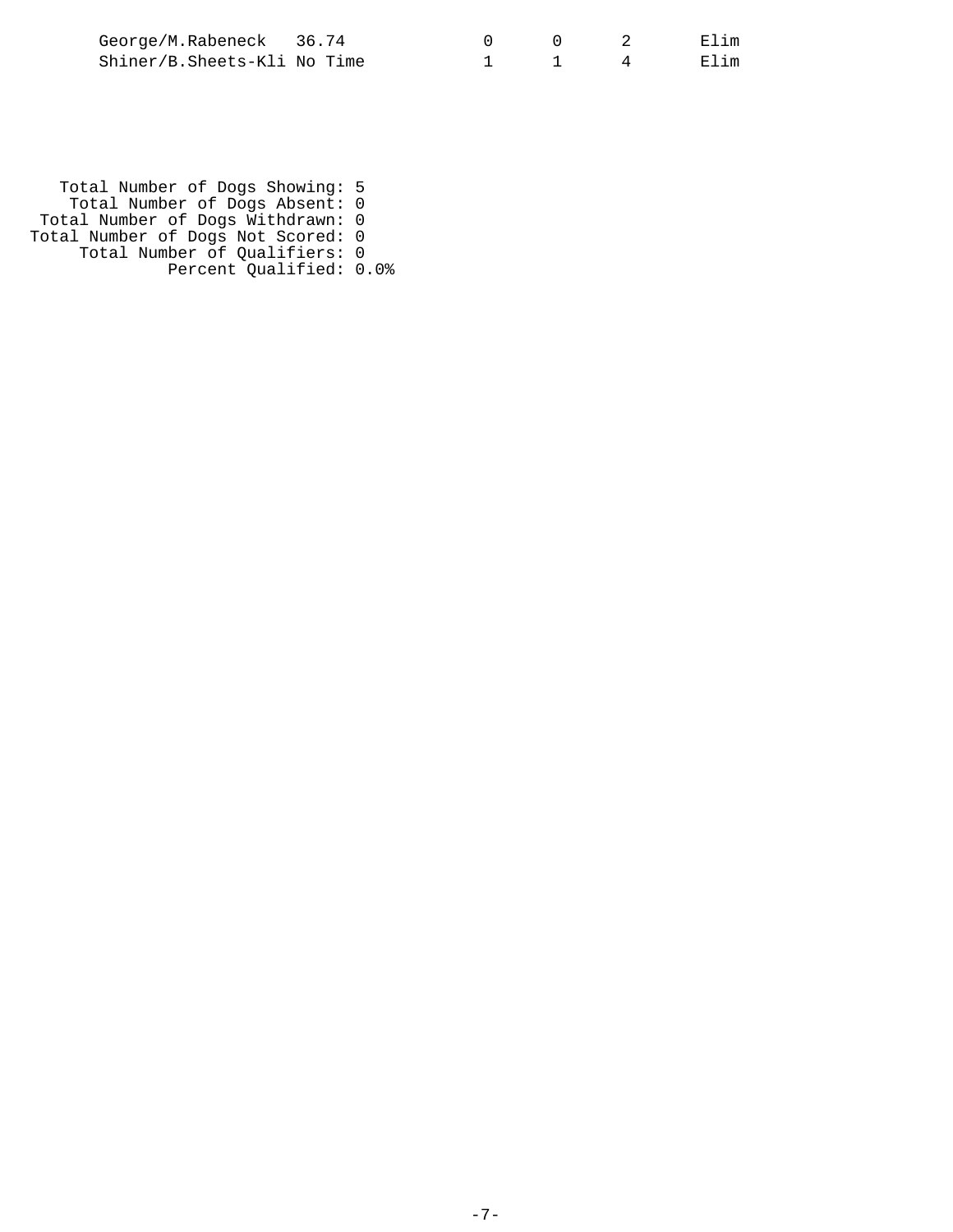#### **Friday, June 17, 2022 Wichita Dog Training Club Master/Excellent JWW**

|       | Distance: 148 yards | SCT: 42 seconds |          | Excellent |          |                          | 16 inch Judge: David Nauer |       |
|-------|---------------------|-----------------|----------|-----------|----------|--------------------------|----------------------------|-------|
| Place | Name                | Time            | TFlts    |           |          | RFlts WCFlts TblFlts E/F |                            | Score |
|       |                     |                 |          |           |          |                          |                            |       |
|       | Pearlie/A.Wilson    | 26.37           | $\Omega$ |           | $\Omega$ |                          |                            | Elim  |
|       | Tu/K.Snow           | No Time         |          |           |          | 0                        |                            | Elim  |
|       | Jenna/N.Callahan    | 28.10           | 0        |           |          |                          |                            | Elim  |
|       | Cash/K.Wells        | 27.93           | $\Omega$ | $\Omega$  | $\Omega$ |                          |                            | Elim  |
|       |                     |                 |          |           |          |                          |                            |       |

|       | Distance: 151 yards SCT: 40 seconds |         |          |          |          |                                | <b>Excellent</b> 20 inch Judge: David Nauer |       |           |
|-------|-------------------------------------|---------|----------|----------|----------|--------------------------------|---------------------------------------------|-------|-----------|
| Place | Name                                | Time    |          |          |          | TFlts RFlts WCFlts TblFlts E/F |                                             | Score |           |
|       | Effy/S.Vold                         | 22.63   | $\Omega$ | $\Omega$ | $\Omega$ | $\Omega$                       |                                             | Elim  |           |
|       | Cooper/E.Hefley                     | 35.54   | 0        | $\Omega$ |          |                                |                                             | Elim  |           |
|       | Raelynn/R.Ramsay                    | No Time |          | $\Omega$ |          |                                |                                             | Elim  |           |
|       | Rupert/M.Robertson 27.91            |         |          | $\Omega$ | $\Omega$ |                                |                                             | 100   | Oualified |

|            | Distance: 151 yards SCT: 43 seconds |                 |                                | <b>Excellent</b> 24 inch Judge: David Nauer |  |       |
|------------|-------------------------------------|-----------------|--------------------------------|---------------------------------------------|--|-------|
| Place Name |                                     | Time            | TFlts RFlts WCFlts TblFlts E/F |                                             |  | Score |
|            | Creed/S.Gill                        | 33.83 0 1 1 0 1 |                                |                                             |  | Filim |

 Total Number of Dogs Showing: 9 Total Number of Dogs Absent: 0 Total Number of Dogs Withdrawn: 0 Total Number of Dogs Not Scored: 0 Total Number of Qualifiers: 1 Percent Qualified: 11.1%

|            | Distance: 144 yards SCT: 47 seconds |       |  | <b>Master</b> 8 inch Judge: David Nauer |       |
|------------|-------------------------------------|-------|--|-----------------------------------------|-------|
| Place Name |                                     | Time  |  | TFlts RFlts WCFlts TblFlts E/F          | Score |
|            | Burt/P.Arnold                       | 36.41 |  | $0 \qquad 0 \qquad 1 \qquad 0 \qquad 0$ | Flim  |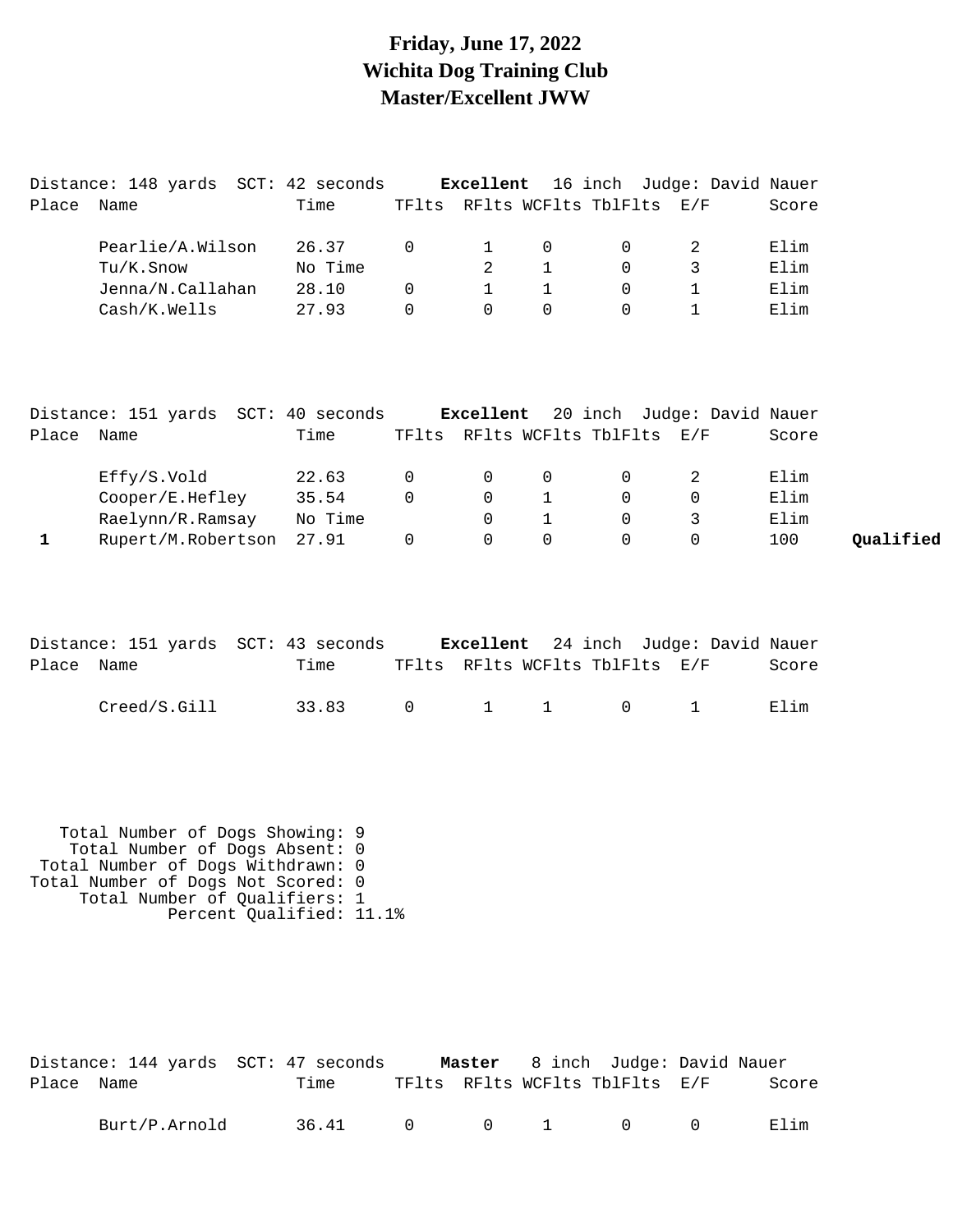| Dash/D.Feeler | 25.78 |  |  | 100 | Qualified |
|---------------|-------|--|--|-----|-----------|
|               |       |  |  |     |           |

| Place        | Distance: 144 yards<br>SCT:<br>Name | 44 seconds<br>Time | TFlts    | Master   | 12 inch  | RFlts WCFlts TblFlts | Judge: David Nauer<br>E/F | Score |           |
|--------------|-------------------------------------|--------------------|----------|----------|----------|----------------------|---------------------------|-------|-----------|
|              | Star/C.Brassard                     | 32.21              |          | 0        | $\Omega$ | $\Omega$             | 0                         | 100   | Oualified |
|              | Glow/C.Schmidt                      | 24.45              | $\Omega$ | 0        | 0        | $\Omega$             | $\Omega$                  | 100   | Qualified |
| $\mathbf{2}$ | Maqqie/K.Kirk                       | 31.74              | $\Omega$ | $\Omega$ | 0        | $\Omega$             | $\Omega$                  | 100   | Qualified |
|              | Palace/A.Janis                      | 39.93              | $\Omega$ | 0        | 0        | $\Omega$             | $\Omega$                  | 100   | Qualified |
|              | Wrigley/C.Miller                    | 51.44              | 21       | 2        | 2        | $\Omega$             | $\Omega$                  | Elim  |           |
| 4            | Stilly/K.Kirk                       | 32.21              | $\Omega$ | 0        | 0        | $\Omega$             | 0                         | 100   | Oualified |

|              | Distance: 148 yards<br>SCT: | 42 seconds |          | Master   | 16 inch  |                      | Judge: David Nauer |       |           |
|--------------|-----------------------------|------------|----------|----------|----------|----------------------|--------------------|-------|-----------|
| Place        | Name                        | Time       | TFlts    |          |          | RFlts WCFlts TblFlts | E/F                | Score |           |
|              | Emma/P.Drummond             | 35.40      | $\Omega$ | $\Omega$ | 0        | $\Omega$             | 0                  | 100   | Oualified |
| $\mathbf{2}$ | Mila/C.Buckley              | 24.05      | $\Omega$ | $\Omega$ | $\Omega$ | $\Omega$             | 0                  | 100   | Qualified |
| $\mathbf{1}$ | Devi/L.Bredahl              | 23.39      | $\Omega$ | $\Omega$ | $\Omega$ | $\Omega$             | 0                  | 100   | Qualified |
|              | Faith/G.Martin              | 30.99      | $\Omega$ |          | 1        | 0                    | 1                  | Elim  |           |
|              | Abby/K.Ketner               | Absent     |          |          |          |                      |                    |       |           |
| 3            | Kipsey/I.Pennington         | 27.23      | $\Omega$ | $\Omega$ | $\Omega$ | $\Omega$             |                    | 100   | Oualified |
|              | Gundy/C.Brassard            | No Time    |          |          | 1        | $\Omega$             | 3                  | Elim  |           |
|              | Streak/C.Griffith           | 28.32      | $\Omega$ | $\Omega$ | $\Omega$ | $\Omega$             | $\Omega$           | 100   | Qualified |
| 4            | Jetson/M.Jones              | 28.01      | $\Omega$ | $\Omega$ | $\Omega$ | $\Omega$             | $\Omega$           | 100   | Qualified |
|              | Bentley/S.Cox               | 28.96      | $\Omega$ |          | $\Omega$ | $\Omega$             |                    | Elim  |           |

|              | Distance: 151 yards<br>$SCT$ : | 40 seconds |          | Master   | 20 inch      | Judge: David Nauer   |              |       |           |
|--------------|--------------------------------|------------|----------|----------|--------------|----------------------|--------------|-------|-----------|
| Place        | Name                           | Time       | TFlts    |          |              | RFlts WCFlts TblFlts | E/F          | Score |           |
|              | Roxie/P.Clement                | 25.81      | $\Omega$ | $\Omega$ | $\Omega$     | $\Omega$             | $\Omega$     | 100   | Qualified |
|              | $O/K$ . Nenow                  | 26.98      | $\Omega$ |          |              | $\Omega$             | $\mathbf 0$  | Elim  |           |
|              | Zoey/D.Hecht                   | No Time    |          | $\Omega$ | 0            | 0                    | 3            | Elim  |           |
|              | Rudy/L.Dubaldo                 | 31.57      | $\Omega$ | $\Omega$ | 0            | $\Omega$             | $\mathbf 0$  | 100   | Qualified |
|              | Ast'N/N.Lende                  | 23.40      | $\Omega$ | $\Omega$ | 0            | $\Omega$             | 0            | 100   | Qualified |
|              | Doree/R.Miller                 | 24.07      | $\Omega$ |          | 0            | $\Omega$             | $\mathbf 0$  | 100   | Qualified |
|              | Kitt/S.Williams                | 24.38      | $\Omega$ |          | 0            | $\Omega$             | 0            | 100   | Qualified |
|              | Castle/V.Boyer                 | No Time    |          | 2        | $\Omega$     | $\Omega$             | $\mathbf{1}$ | Elim  |           |
| $\mathbf{2}$ | Rik/M.Rabeneck                 | 22.12      | $\Omega$ |          | 0            | $\Omega$             | $\mathbf 0$  | 100   | Qualified |
|              | Annie/L.Morgan                 | No Time    |          |          | $\mathbf{1}$ | $\Omega$             | 3            | Elim  |           |
|              | Yeti/H.Smith                   | 25.47      | $\Omega$ |          | 0            | 0                    | 0            | 100   | Qualified |
|              | Rosa/R.Ramsay                  | 23.73      | $\Omega$ | $\Omega$ | 0            | $\Omega$             | $\mathbf 0$  | 100   | Qualified |
|              | Buck/J.Baker                   | No Time    |          |          | $\Omega$     | $\Omega$             | $\mathbf{1}$ | Elim  |           |
|              | Westley/A.Kremer               | 30.52      | $\Omega$ |          | 0            | 0                    | $\Omega$     | 100   | Oualified |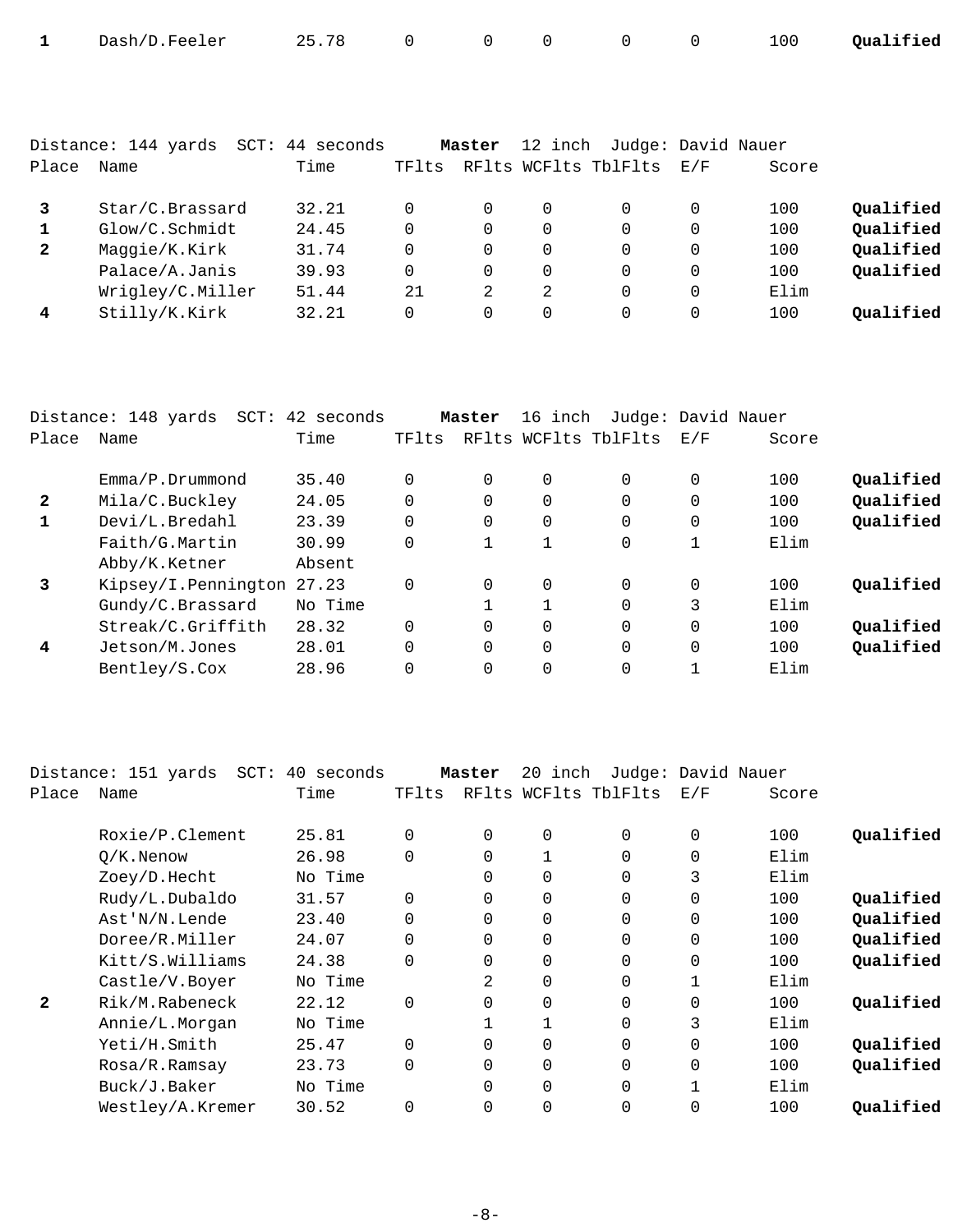| Qualified |
|-----------|
| Qualified |
| Qualified |
|           |
|           |
|           |
| Oualified |
| Qualified |
| Qualified |
|           |
| Qualified |
| Qualified |
|           |
|           |
|           |

|              | Distance: 151 yards<br>SCT: | 43 seconds |       | Master   | 24 inch  | Judge: David Nauer   |          |       |           |
|--------------|-----------------------------|------------|-------|----------|----------|----------------------|----------|-------|-----------|
| Place        | Name                        | Time       | TFlts |          |          | RFlts WCFlts TblFlts | E/F      | Score |           |
| 4            | Nate/M.Gallagher            | 31.50      |       | 0        | 0        |                      | $\Omega$ | 100   | Qualified |
| $\mathbf{2}$ | Lucy/L.Kremer               | 27.29      |       | $\Omega$ | $\Omega$ |                      | $\Omega$ | 100   | Qualified |
|              | Blade/B.Nash                | 24.80      |       | $\Omega$ | 0        |                      |          | Elim  |           |
|              | Dia/P.Harris                | 26.45      |       | 0        | 0        |                      | $\Omega$ | 100   | Oualified |
|              | Gator/T.Poarch              | 31.47      |       | 0        | $\Omega$ |                      | $\Omega$ | 100   | Qualified |
|              |                             |            |       |          |          |                      |          |       |           |

|            |  | Distance: 151 yards SCT: 40 seconds |  |                                | Master 24 inch Choice Judge: David Nauer |
|------------|--|-------------------------------------|--|--------------------------------|------------------------------------------|
| Place Name |  | Time                                |  | TFlts RFlts WCFlts TblFlts E/F | Score                                    |

Camtastic/L.Bussing Absent

 Total Number of Dogs Showing: 50 Total Number of Dogs Absent: 3 Total Number of Dogs Withdrawn: 0 Total Number of Dogs Not Scored: 0 Total Number of Qualifiers: 33 Percent Qualified: 66.0%

|              | Distance: 144 yards SCT: 49 seconds |                 |  |                                | <b>Excellent Pref</b> 8 inch Judge: David Nauer |           |
|--------------|-------------------------------------|-----------------|--|--------------------------------|-------------------------------------------------|-----------|
| Place Name   |                                     | Time            |  | TFlts RFlts WCFlts TblFlts E/F | Score                                           |           |
| $\mathbf{1}$ | Colton/B.Raines                     | 32.25 0 0 0 0 0 |  |                                | 100                                             | Qualified |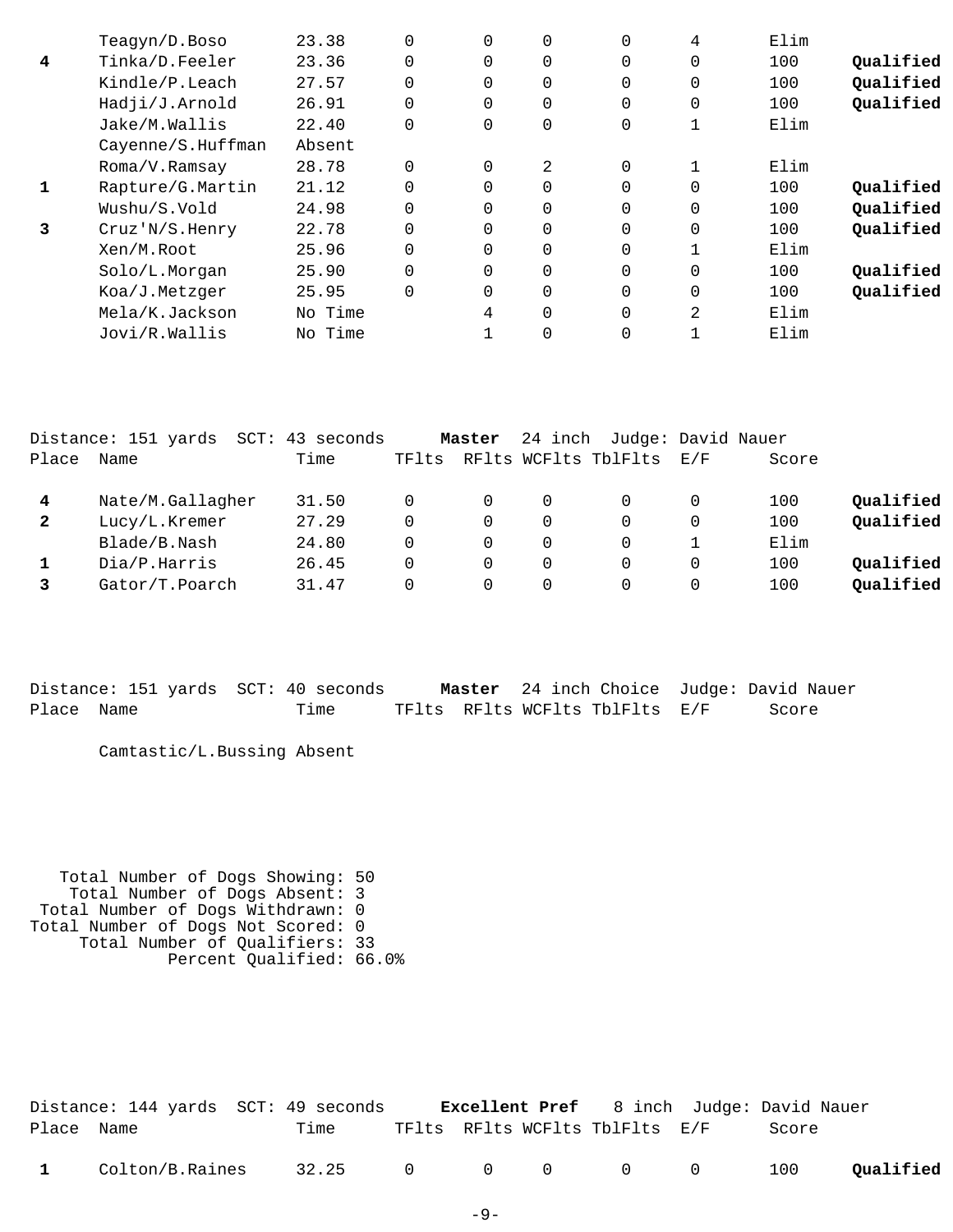|       | Distance: 148 yards SCT: 47 seconds |                  |                |                |                          |                                                         | <b>Excellent Pref</b> 12 inch Judge: David Nauer |
|-------|-------------------------------------|------------------|----------------|----------------|--------------------------|---------------------------------------------------------|--------------------------------------------------|
| Place | Name                                | Time             |                |                |                          | TFlts RFlts WCFlts TblFlts E/F                          | Score                                            |
|       | Waylon/K.Wells<br>Declan/B.McLean   | 45.22<br>No Time | $\overline{0}$ | $\overline{2}$ | $1 \qquad 0$<br>$\sim$ 1 | $\cap$ $\cap$<br>$\begin{array}{ccc} 0 & 1 \end{array}$ | Elim<br>Elim                                     |

|            | Distance: 151 yards SCT: 45 seconds |       |          |                         |                                 |                                | <b>Excellent Pref</b> 16 inch Judge: David Nauer |           |
|------------|-------------------------------------|-------|----------|-------------------------|---------------------------------|--------------------------------|--------------------------------------------------|-----------|
| Place Name |                                     | Time  |          |                         |                                 | TFlts RFlts WCFlts TblFlts E/F | Score                                            |           |
|            | Shiner/B.Sheets-Kli 34.21 0 1 1 0 2 |       |          |                         |                                 |                                | Elim                                             |           |
|            | Lily/T.Nye                          | 44.53 | $\Omega$ | $\overline{\mathbf{3}}$ | $\overline{0}$                  | $\bigcap$                      | Elim                                             |           |
|            | Reese/P.Drummond                    | 34.38 | $\Omega$ |                         | $\begin{matrix}0&0\end{matrix}$ |                                | 100                                              | Oualified |

 Total Number of Dogs Showing: 6 Total Number of Dogs Absent: 0 Total Number of Dogs Withdrawn: 0 Total Number of Dogs Not Scored: 0 Total Number of Qualifiers: 2 Percent Qualified: 33.3%

|            | Distance: 144 yards SCT: 52 seconds |       |  |                                         | <b>Master Pref</b> 4 inch Judge: David Nauer |
|------------|-------------------------------------|-------|--|-----------------------------------------|----------------------------------------------|
| Place Name |                                     | Time  |  | TFlts RFlts WCFlts TblFlts E/F          | Score                                        |
|            | Phlaym/A.Janis                      | 48.99 |  | $0 \qquad 2 \qquad 1 \qquad 0 \qquad 1$ | Elim                                         |

|       | Distance: 144 yards SCT: 49 seconds |       |          |          |                                | Master Pref 8 inch Judge: David Nauer |           |
|-------|-------------------------------------|-------|----------|----------|--------------------------------|---------------------------------------|-----------|
| Place | Name                                | Time  |          |          | TFlts RFlts WCFlts TblFlts E/F | Score                                 |           |
|       | Nori/M.Jones                        | 44.13 | $\Omega$ | 1        | $\Omega$                       | Elim                                  |           |
|       | Cowboy/L.Harper                     | 31.18 | $\Omega$ | $\Omega$ |                                | 100                                   | Qualified |
|       | Primo/A.Janis                       | 36.52 | $\Omega$ | $\Omega$ | $\Omega$                       | 100                                   | Qualified |
|       | Arlo/A.Lenhart-Murr 50.66           |       |          |          |                                | Elim                                  |           |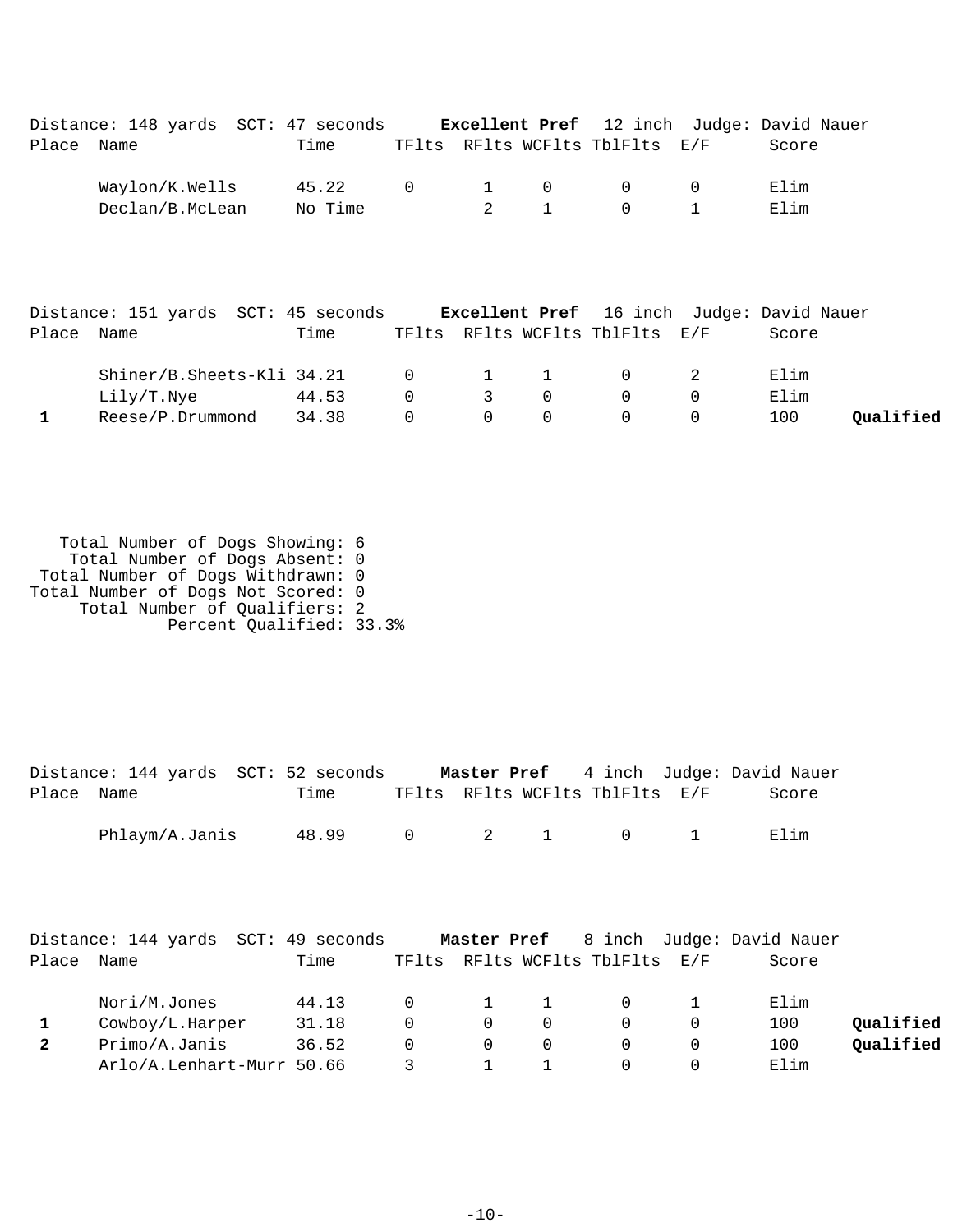|            |                | Distance: 148 yards SCT: 47 seconds |  |                                                                 | Master Pref 12 inch Judge: David Nauer |           |
|------------|----------------|-------------------------------------|--|-----------------------------------------------------------------|----------------------------------------|-----------|
| Place Name |                | Time                                |  | TFlts RFlts WCFlts TblFlts E/F                                  | Score                                  |           |
|            | Posse/L.Harper | 32.23                               |  | $0 \qquad 1 \qquad 0 \qquad 0 \qquad 1$                         | Elim                                   |           |
|            | Abby/J.Moeller | 25.93                               |  | $0\qquad \qquad 0\qquad \qquad 0\qquad \qquad 0\qquad \qquad 0$ | 100                                    | Oualified |

|              | Distance: 151 yards | SCT: 45 seconds |          | Master Pref |                | 16 inch              |              | Judge: David Nauer |           |
|--------------|---------------------|-----------------|----------|-------------|----------------|----------------------|--------------|--------------------|-----------|
| Place        | Name                | Time            | TFlts    |             |                | RFlts WCFlts TblFlts | E/F          | Score              |           |
|              | Rivet/D.Legge       | 23.68           | $\Omega$ |             |                | $\Omega$             | $\mathbf{1}$ | Elim               |           |
|              | Kima/J.Neave        | 23.24           | $\Omega$ | $\Omega$    | 0              | $\Omega$             |              | Elim               |           |
| $\mathbf{2}$ | Ransom/G.Martin     | 24.81           | $\Omega$ | $\Omega$    | $\mathbf 0$    | $\Omega$             | $\Omega$     | 100                | Qualified |
| 4            | Lexi/J.Brodbeck     | 40.44           | $\Omega$ | 0           | $\mathbf 0$    | $\Omega$             | $\Omega$     | 100                | Qualified |
|              | George/M.Rabeneck   | 22.76           | $\Omega$ | $\Omega$    | $\overline{0}$ | $\Omega$             | 1            | Elim               |           |
|              | Cricket/J.Tan       | 26.91           | $\Omega$ | $\Omega$    |                | $\Omega$             | $\mathbf{1}$ | Elim               |           |
|              | Tempest/K.Snow      | 23.27           | 0        | $\Omega$    | $\mathbf 0$    | $\Omega$             | $\Omega$     | 100                | Qualified |
|              | Rhea/V.Ramsay       | 23.12           | 0        | $\Omega$    | $\overline{0}$ | $\Omega$             | 1            | Elim               |           |
|              | Flint/M.Wallis      | 25.15           | $\Omega$ | $\Omega$    | $\overline{0}$ | $\Omega$             |              | Elim               |           |
|              | Larkin/D.Legge      | 23.34           | $\Omega$ | $\Omega$    | $\mathbf 0$    | $\Omega$             | 2            | Elim               |           |
|              | RAin/T.Ryan         | Absent          |          |             |                |                      |              |                    |           |
| 3            | Bo/K.Jackson        | 36.58           | $\Omega$ | $\Omega$    | $\overline{0}$ | $\Omega$             | $\Omega$     | 100                | Oualified |
|              | Sparrow/A.Wilson    | 36.86           | 0        |             | 0              | 0                    | 2            | Elim               |           |

|            |  |  | Distance: 151 yards SCT: 48 seconds |  | <b>Master Pref</b> 20 inch Judge: David Nauer |  |       |
|------------|--|--|-------------------------------------|--|-----------------------------------------------|--|-------|
| Place Name |  |  | Time                                |  | TFlts RFlts WCFlts TblFlts E/F                |  | Score |

X/J.Mamer Absent

 Total Number of Dogs Showing: 19 Total Number of Dogs Absent: 2 Total Number of Dogs Withdrawn: 0 Total Number of Dogs Not Scored: 0 Total Number of Qualifiers: 7 Percent Qualified: 36.8%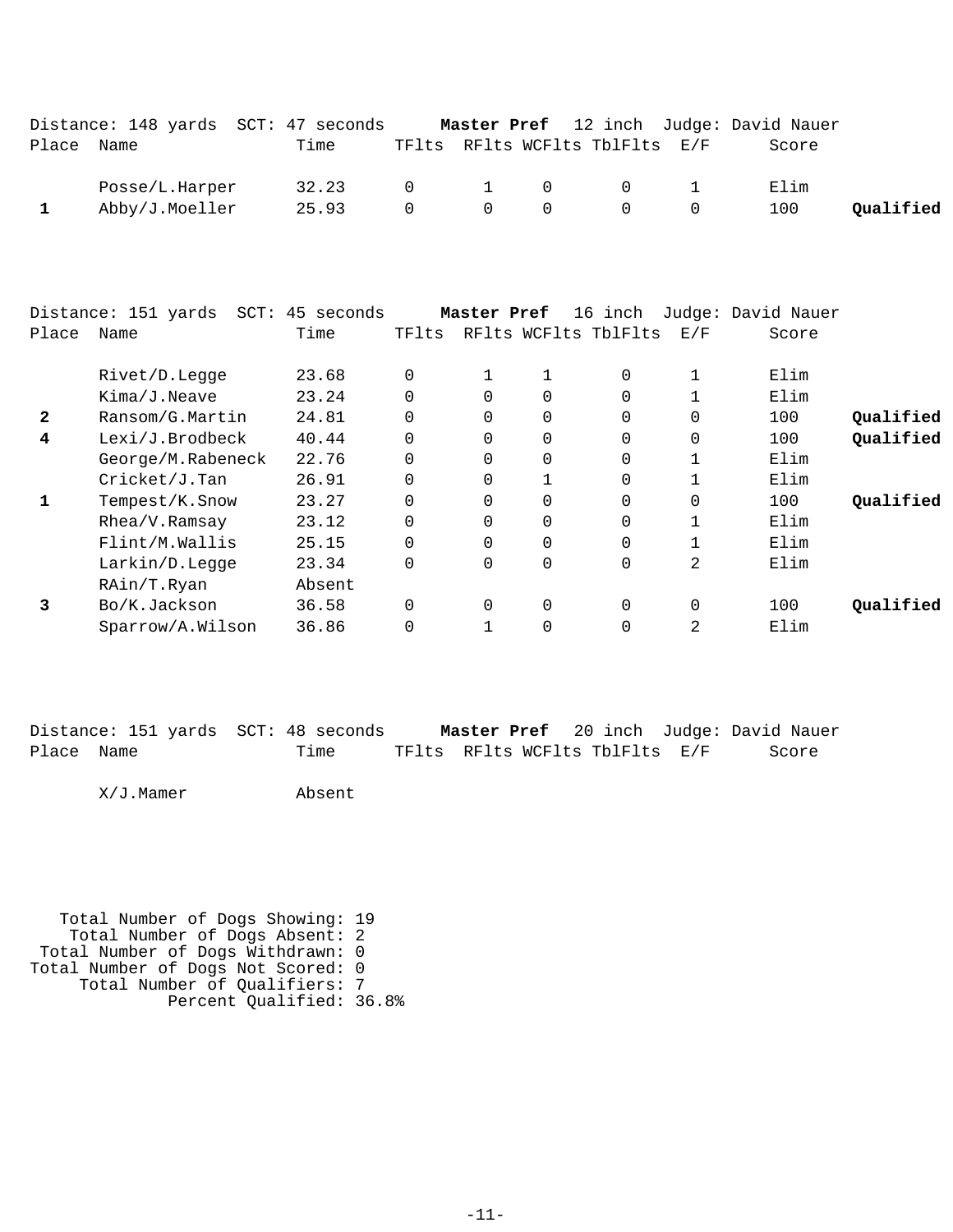### **Friday, June 17, 2022 Wichita Dog Training Club Master/Excellent Standard**

|              | Distance: 176 yards SCT: 70 seconds |         |              | Excellent      |                |                                | 12 inch Judge: David Nauer           |       |           |
|--------------|-------------------------------------|---------|--------------|----------------|----------------|--------------------------------|--------------------------------------|-------|-----------|
| Place Name   |                                     | Time    |              |                |                | TFlts RFlts WCFlts TblFlts E/F |                                      | Score |           |
|              | Wrigley/C.Miller                    | 67.09   | 0            | 1              | 0              | 0                              | 0                                    | Elim  |           |
| $\mathbf{1}$ | Stilly/K.Kirk                       | 48.41   | $\mathbf{0}$ | $\overline{0}$ | 0              | $\Omega$                       | $\Omega$                             | 100   | Qualified |
|              |                                     |         |              |                |                |                                |                                      |       |           |
|              | Distance: 179 yards SCT: 68 seconds |         |              |                |                |                                | Excellent 16 inch Judge: David Nauer |       |           |
| Place Name   |                                     | Time    |              |                |                | TFlts RFlts WCFlts TblFlts E/F |                                      | Score |           |
|              | Pearlie/A.Wilson                    | 35.54   | 0            | 0              | 0              | 0                              | 2                                    | Elim  |           |
|              | Tu/K.Snow                           | 45.33   | $\mathbf 0$  | $\mathbf{1}$   | $\mathbf 0$    | $\mathbf 0$                    | $\mathbf 1$                          | Elim  |           |
| $\mathbf{1}$ | Jenna/N.Callahan                    | 49.89   | $\mathbf 0$  | $\mathbf 0$    | 0              | $\mathsf{O}$                   | 0                                    | 100   | Qualified |
|              | Distance: 181 yards SCT: 63 seconds |         |              | Excellent      |                |                                | 20 inch Judge: David Nauer           |       |           |
| Place Name   |                                     | Time    |              |                |                | TFlts RFlts WCFlts TblFlts E/F |                                      | Score |           |
|              | Cooper/E.Hefley                     | No Time |              | 0              | 0              | 0                              | 2                                    | Elim  |           |
|              | Koa/J.Metzger                       | 42.09   | $\mathsf{O}$ | $\mathbf 0$    | $\mathbf 0$    | $\overline{0}$                 | $\mathsf{3}$                         | Elim  |           |
|              | Rupert/M.Robertson                  | 63.55   | $\mathbf 0$  | 2              | $\overline{a}$ | $\mathbf 0$                    | 0                                    | Elim  |           |
|              | Mela/K.Jackson                      | 62.98   | $\Omega$     | 3              | $\Omega$       | $\Omega$                       | $\Omega$                             | Elim  |           |
|              |                                     |         |              |                |                |                                |                                      |       |           |
|              | Distance: 181 yards SCT: 67 seconds |         |              | Excellent      |                |                                | 24 inch Judge: David Nauer           |       |           |
| Place Name   |                                     | Time    |              |                |                | TFlts RFlts WCFlts TblFlts E/F |                                      | Score |           |
|              | Creed/S.Gill                        | 58.93   | 0            | 3              | 2              | 0                              | 1                                    | Elim  |           |

 Total Number of Dogs Showing: 10 Total Number of Dogs Absent: 0 Total Number of Dogs Withdrawn: 0 Total Number of Dogs Not Scored: 0 Total Number of Qualifiers: 2 Percent Qualified: 20.0%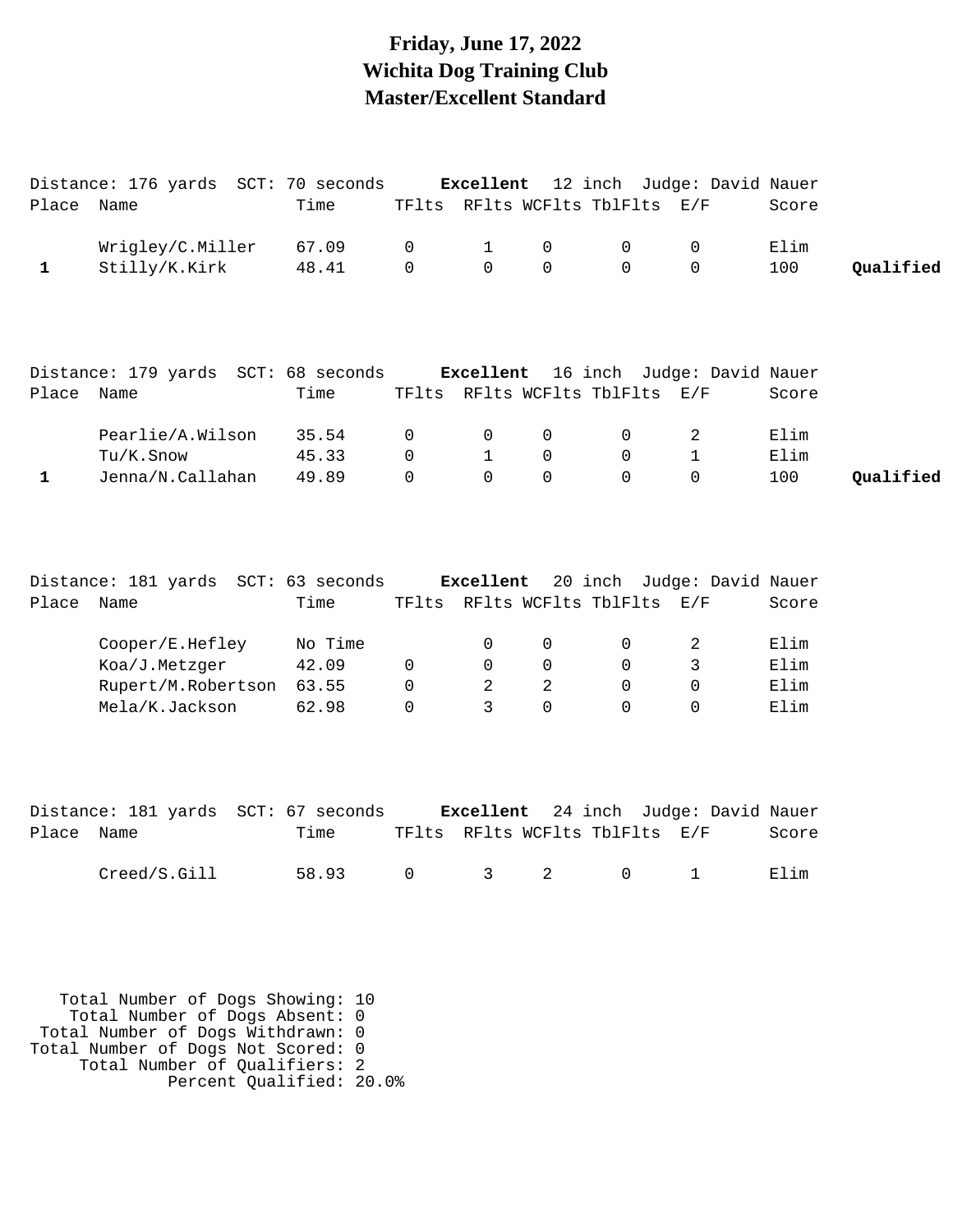|            | Distance: 176 yards SCT: 75 seconds |       |  |                                         | <b>Master</b> 8 inch Judge: David Nauer                    |        |       |           |
|------------|-------------------------------------|-------|--|-----------------------------------------|------------------------------------------------------------|--------|-------|-----------|
| Place Name |                                     | Time  |  |                                         | TFlts RFlts WCFlts TblFlts E/F                             |        | Score |           |
|            | Burt/P.Arnold                       | 62.60 |  |                                         | $\begin{array}{ccccccc}\n0 & & 3 & & 0 & & 0\n\end{array}$ | $\cap$ | Elim  |           |
|            | Dash/D.Feeler                       | 44.85 |  | $\begin{matrix} 0 & 0 & 0 \end{matrix}$ | $\begin{array}{ccc} & & & 0 & \quad & \end{array}$         |        | 100   | Oualified |

|       | Distance: 176 yards | SCT: 70 seconds |          | Master |          | 12 inch Judge: David Nauer |     |       |           |
|-------|---------------------|-----------------|----------|--------|----------|----------------------------|-----|-------|-----------|
| Place | Name                | Time            | TFlts    |        |          | RFlts WCFlts TblFlts       | E/F | Score |           |
|       | Star/C.Brassard     | 54.57           | $\Omega$ |        | $\Omega$ |                            |     | 100   | Oualified |
|       | Glow/C.Schmidt      | 39.34           |          |        | 0        |                            |     | Elim  |           |
|       | Maggie/K.Kirk       | 47.44           |          |        | 0        |                            |     | 100   | Oualified |
|       | Palace/A.Janis      | 62.59           | $\cap$   |        | 0        |                            |     | 100   | Qualified |

|              | Distance: 179 yards<br>SCT: | 68 seconds |       | Master   | 16 inch              |          | Judge: David Nauer |       |           |
|--------------|-----------------------------|------------|-------|----------|----------------------|----------|--------------------|-------|-----------|
| Place        | Name                        | Time       | TFlts |          | RFlts WCFlts TblFlts |          | E/F                | Score |           |
|              |                             |            |       |          |                      |          |                    |       |           |
|              | Emma/P.Drummond             | 57.87      |       | $\Omega$ | 0                    | $\Omega$ |                    | Elim  |           |
|              | Mila/C.Buckley              | 43.39      |       | 0        | 0                    | 0        | 2                  | Elim  |           |
|              | Devi/L.Bredahl              | 35.60      |       | $\Omega$ | 0                    | 0        | 0                  | 100   | Qualified |
|              | Faith/G.Martin              | 58.00      |       | 2        |                      | 0        | 0                  | Elim  |           |
|              | Abby/K.Ketner               | Absent     |       |          |                      |          |                    |       |           |
| 3            | Kipsey/I.Pennington 45.32   |            |       | $\Omega$ | 0                    | $\Omega$ | $\mathbf{0}$       | 100   | Oualified |
| 4            | Gundy/C.Brassard            | 49.76      |       | $\Omega$ | $\Omega$             | 0        | $\Omega$           | 100   | Qualified |
| $\mathbf{2}$ | Streak/C.Griffith           | 44.58      |       | $\Omega$ | $\Omega$             | $\Omega$ | $\Omega$           | 100   | Qualified |
|              | Jetson/M.Jones              | 48.53      |       | $\Omega$ |                      | 0        | $\Omega$           | Elim  |           |
|              | Bentley/S.Cox               | 47.86      |       | $\Omega$ | 0                    | 0        |                    | Elim  |           |

|       | Distance: 181 yards SCT: 63 seconds |         |       | Master   | 20 inch  | Judge: David Nauer   |          |       |           |
|-------|-------------------------------------|---------|-------|----------|----------|----------------------|----------|-------|-----------|
| Place | Name                                | Time    | TFlts |          |          | RFlts WCFlts TblFlts | E/F      | Score |           |
|       | Roxie/P.Clement                     | 43.58   | 0     | $\Omega$ | 0        |                      | 0        | 100   | Qualified |
|       | $O/K$ . Nenow                       | No Time |       | 0        | $\Omega$ | $\Omega$             | 2        | Elim  |           |
|       | Zoey/D.Hecht                        | No Time |       |          | 1        | $\Omega$             | 2        | Elim  |           |
|       | Rudy/L.Dubaldo                      | 47.32   | 0     | 0        | $\Omega$ | $\Omega$             | 0        | 100   | Qualified |
|       | Ast'N/N.Lende                       | No Time |       |          | 2        | $\Omega$             |          | Elim  |           |
|       | Doree/R.Miller                      | 46.03   | 0     |          | 0        | $\Omega$             |          | Elim  |           |
|       | Kitt/S.Williams                     | 39.65   | 0     | $\Omega$ | $\Omega$ | $\Omega$             | $\Omega$ | 100   | Oualified |
|       | Castle/V.Boyer                      | No Time |       |          |          | $\Omega$             | 2        | Elim  |           |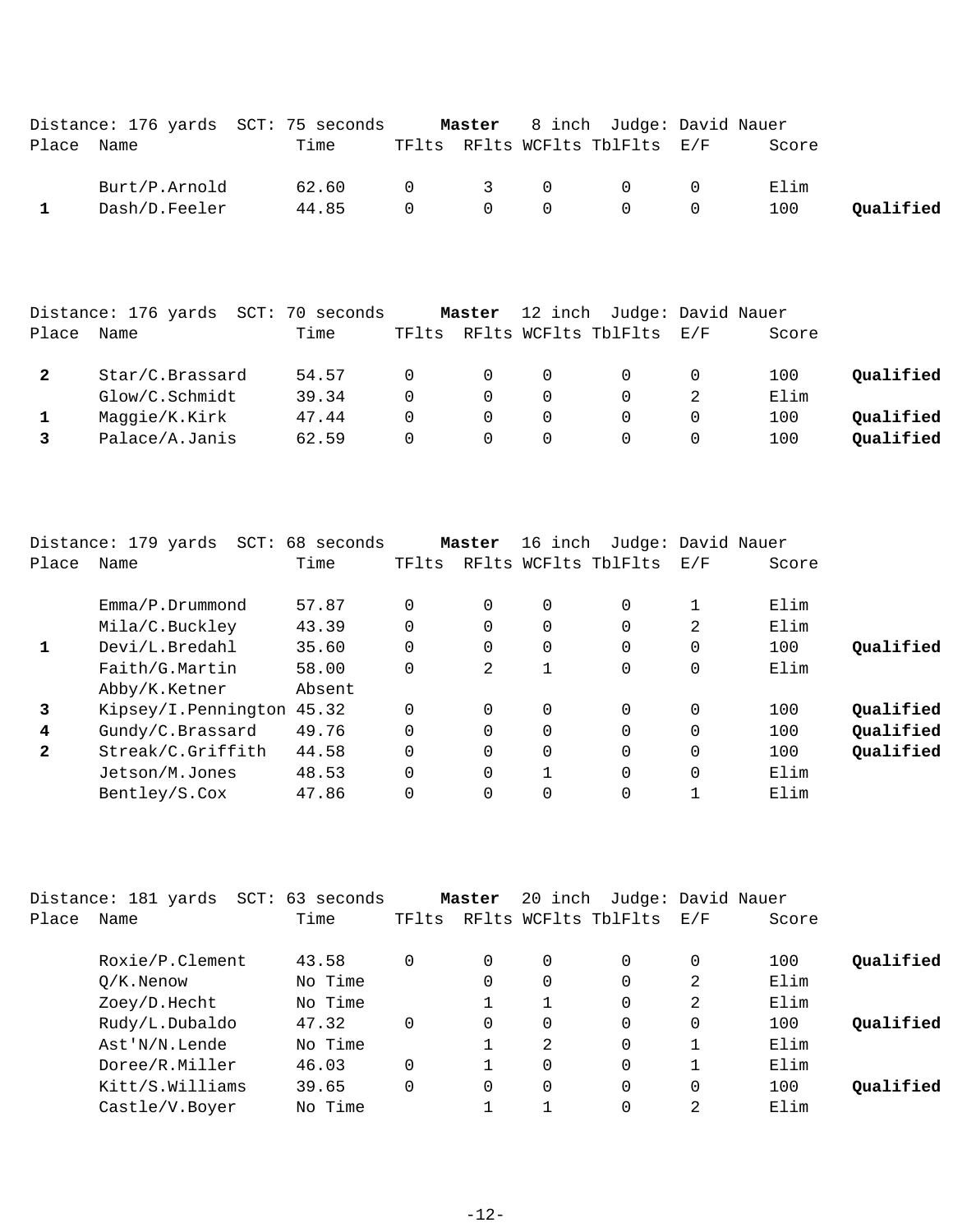| $\mathbf{2}$ | Rik/M.Rabeneck    | 35.12   | $\Omega$ | $\Omega$ | 0        | $\Omega$ | 0        | 100  | Oualified |
|--------------|-------------------|---------|----------|----------|----------|----------|----------|------|-----------|
|              | Annie/L.Morgan    | No Time |          |          | 0        | $\Omega$ |          | Elim |           |
|              | Yeti/H.Smith      | 39.98   | $\Omega$ | $\Omega$ | 0        | $\Omega$ | 0        | 100  | Qualified |
|              | Rosa/R.Ramsay     | No Time |          | 2        | 2        | 0        | 3        | Elim |           |
|              | Buck/J.Baker      | 46.87   | $\Omega$ | $\Omega$ | $\Omega$ |          |          | Elim |           |
|              | Westley/A.Kremer  | 45.71   | $\Omega$ | $\Omega$ | 0        | $\Omega$ | $\Omega$ | 100  | Qualified |
|              | Teagyn/D.Boso     | No Time |          | 2        |          | $\Omega$ | 1        | Elim |           |
|              | Tinka/D.Feeler    | No Time |          | 2        | 1        | $\Omega$ | 2        | Elim |           |
|              | Effy/S.Vold       | No Time |          |          |          | $\Omega$ | 2        | Elim |           |
|              | Kindle/P.Leach    | 54.98   | $\Omega$ | 3        | 0        | 0        | 0        | Elim |           |
|              | Hadji/J.Arnold    | No Time |          | 2        | 2        | $\Omega$ | 2        | Elim |           |
| 3            | Jake/M.Wallis     | 37.71   | $\Omega$ | $\Omega$ | 0        | 0        | 0        | 100  | Qualified |
|              | Cayenne/S.Huffman | Absent  |          |          |          |          |          |      |           |
|              | Roma/V.Ramsay     | 36.20   | $\Omega$ |          |          | 0        |          | Elim |           |
| 1            | Rapture/G.Martin  | 34.46   | $\Omega$ | $\Omega$ | 0        | $\Omega$ | 0        | 100  | Oualified |
|              | Wushu/S.Vold      | No Time |          | $\Omega$ | 0        | $\Omega$ | 3        | Elim |           |
| 4            | Cruz' N/S.Henry   | 38.01   | $\Omega$ | $\Omega$ | 0        | 0        | 0        | 100  | Qualified |
|              | Xen/M.Root        | 46.29   | $\Omega$ |          | 0        | 0        | 3        | Elim |           |
|              | Solo/L.Morgan     | 45.11   | $\Omega$ | $\Omega$ | $\Omega$ | $\Omega$ | $\Omega$ | 100  | Qualified |
|              | Jovi/R.Wallis     | 38.93   | 0        | 0        | $\Omega$ | $\Omega$ | $\Omega$ | 100  | Qualified |
|              |                   |         |          |          |          |          |          |      |           |

|              | Distance: 181 yards<br>SCT: | 67 seconds |       | Master   | 24 inch | Judge: David Nauer   |          |       |           |
|--------------|-----------------------------|------------|-------|----------|---------|----------------------|----------|-------|-----------|
| Place        | Name                        | Time       | TFlts |          |         | RFlts WCFlts TblFlts | F. / F   | Score |           |
| $\mathbf{2}$ | Nate/M.Gallagher            | 48.30      |       | $\Omega$ | 0       |                      | $\Omega$ | 100   | Qualified |
|              | Lucy/L.Kremer               | 48.04      |       |          | 0       |                      |          | Elim  |           |
|              | Blade/B.Nash                | 42.04      |       | $\Omega$ | 0       |                      | $\Omega$ | 100   | Oualified |
|              | Dia/P.Harris                | 53.23      |       |          | 0       |                      | $\Omega$ | Elim  |           |
|              | Gator/T.Poarch              | 50.98      |       | 0        | 0       |                      | 0        | 100   | Oualified |

 Total Number of Dogs Showing: 47 Total Number of Dogs Absent: 2 Total Number of Dogs Withdrawn: 0 Total Number of Dogs Not Scored: 0 Total Number of Qualifiers: 22 Percent Qualified: 46.8%

|            | Distance: 176 yards SCT: 75 seconds |      |  |                                | <b>Excellent Pref</b> 8 inch Judge: David Nauer |  |
|------------|-------------------------------------|------|--|--------------------------------|-------------------------------------------------|--|
| Place Name |                                     | Time |  | TFlts RFlts WCFlts TblFlts E/F | Score                                           |  |
|            | Colton/B.Raines 80.72 15 3 3 1 1    |      |  |                                | Elim                                            |  |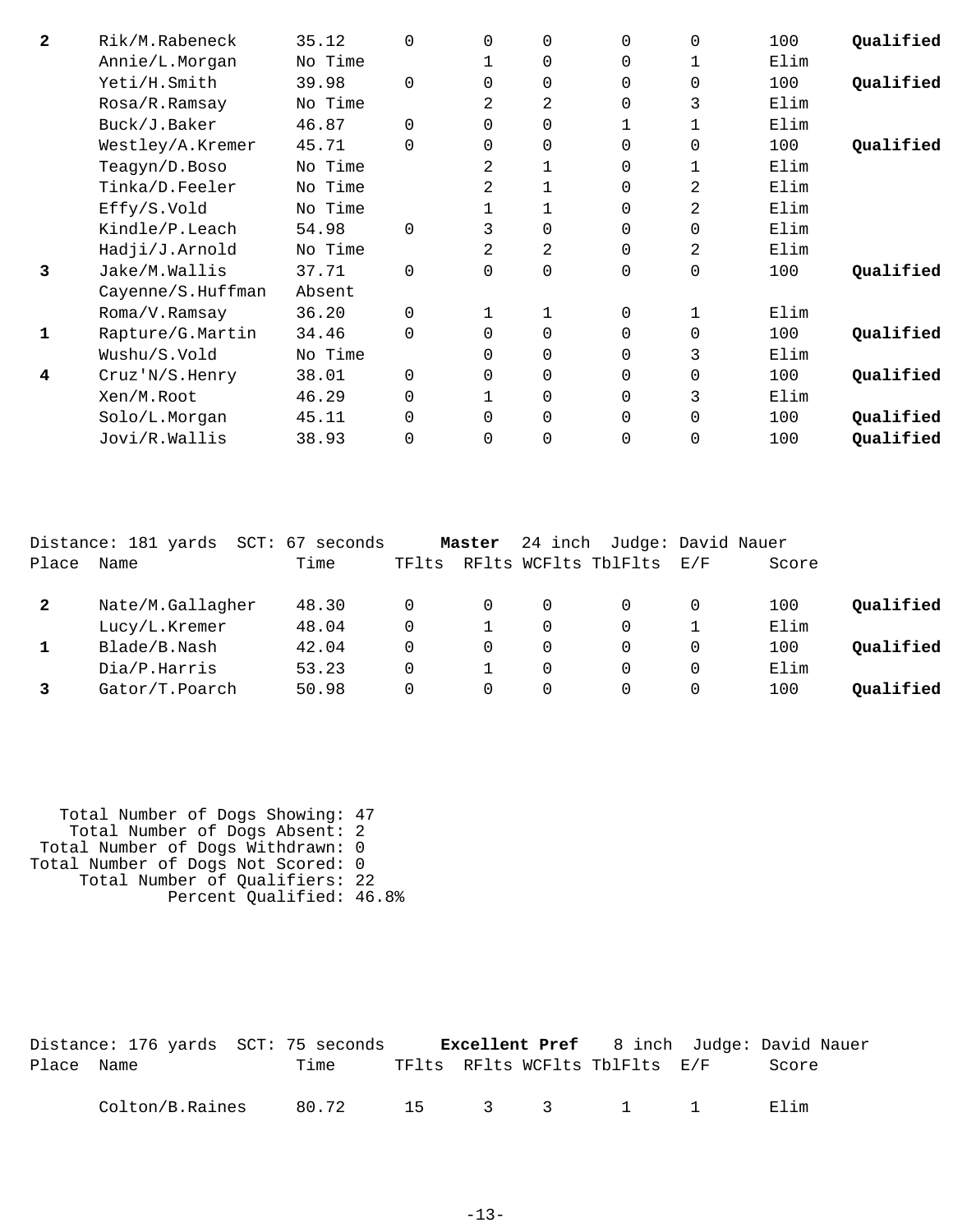| Distance: 179 yards SCT: 73 seconds Excellent Pref 12 inch Judge: David Nauer |
|-------------------------------------------------------------------------------|
|                                                                               |
|                                                                               |
|                                                                               |
|                                                                               |
| Distance: 181 yards SCT: 68 seconds Excellent Pref 16 inch Judge: David Nauer |
|                                                                               |
|                                                                               |
|                                                                               |
|                                                                               |
|                                                                               |
|                                                                               |
|                                                                               |
|                                                                               |
|                                                                               |

 Total Number of Qualifiers: 0 Percent Qualified: 0.0%

|            | Distance: 176 yards SCT: 80 seconds |       |  |                                | <b>Master Pref</b> 4 inch Judge: David Nauer |
|------------|-------------------------------------|-------|--|--------------------------------|----------------------------------------------|
| Place Name |                                     | Time  |  | TFlts RFlts WCFlts TblFlts E/F | Score                                        |
|            | Phlaym/A.Janis                      | 65.26 |  | 0 2 1 0 1                      | Elim                                         |

|       | Distance: 176 yards SCT: 75 seconds |       |          |                         |                                | Master Pref 8 inch Judge: David Nauer |           |
|-------|-------------------------------------|-------|----------|-------------------------|--------------------------------|---------------------------------------|-----------|
| Place | Name                                | Time  |          |                         | TFlts RFlts WCFlts TblFlts E/F | Score                                 |           |
|       | Nori/M.Jones                        | 64.80 | $\Omega$ | $\overline{\mathbf{c}}$ | $\Omega$                       | Elim                                  |           |
|       | Cowboy/L.Harper                     | 54.78 | $\Omega$ | $\Omega$                | $\Omega$                       | Elim                                  |           |
|       | Primo/A.Janis                       | 60.96 | 0        | $\Omega$                |                                | 100                                   | Oualified |
|       | Arlo/A.Lenhart-Murr 69.65           |       | $\Omega$ | $\Omega$                | $\Omega$                       | 100                                   | Qualified |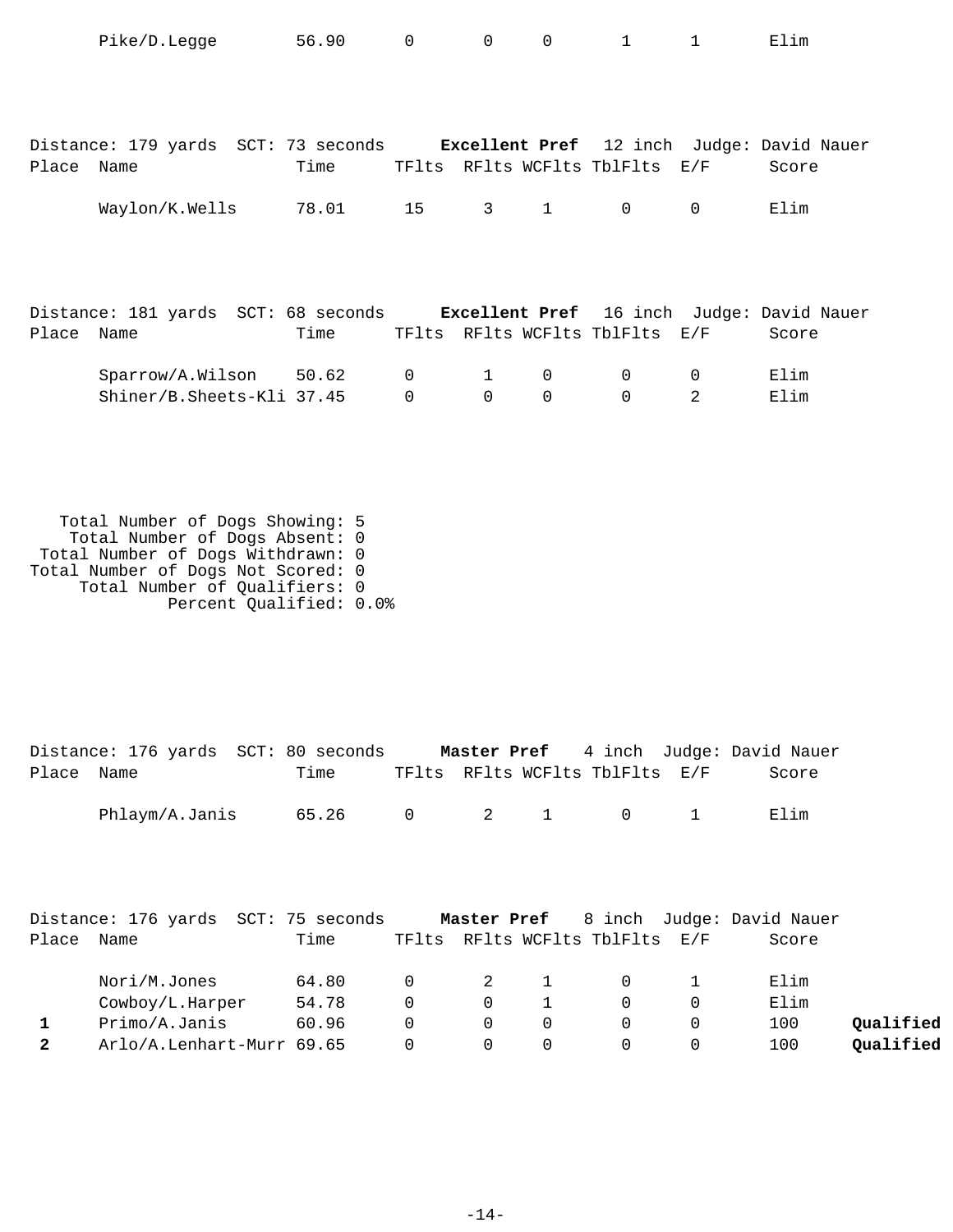|                                                                    | TFlts RFlts WCFlts TblFlts E/F | Score         |
|--------------------------------------------------------------------|--------------------------------|---------------|
|                                                                    |                                |               |
| $\begin{array}{cccc} 0 & 2 & 1 \end{array}$<br>$\cap$<br>$\bigcap$ |                                | Elim<br>Elim  |
|                                                                    |                                | $\cap$ $\cap$ |

|       | Distance: 181 yards SCT: 68 seconds |         |       | Master Pref |   | 16 inch              |     | Judge: David Nauer |           |
|-------|-------------------------------------|---------|-------|-------------|---|----------------------|-----|--------------------|-----------|
| Place | Name                                | Time    | TFlts |             |   | RFlts WCFlts TblFlts | E/F | Score              |           |
|       | Rivet/D.Legge                       | No Time |       |             | 0 | 0                    | 3   | Elim               |           |
|       | Ransom/G.Martin                     | No Time |       | 0           | 0 |                      | 2   | Elim               |           |
|       | Lexi/J.Brodbeck                     | 52.60   | 0     | 0           | 0 | 0                    |     | Elim               |           |
|       | George/M.Rabeneck                   | No Time |       | $\Omega$    | 0 | 0                    | 3   | Elim               |           |
|       | Cricket/J.Tan                       | Absent  |       |             |   |                      |     |                    |           |
|       | Tempest/K.Snow                      | 37.87   | 0     | 0           | 0 | 0                    |     | 100                | Oualified |
|       | Rhea/V.Ramsay                       | 48.87   | 0     |             | 0 |                      | 0   | Elim               |           |
|       | RAin/T.Ryan                         | Absent  |       |             |   |                      |     |                    |           |
|       | Bo/K.Jackson                        | No Time |       |             | 0 |                      | 2   | Elim               |           |

 Total Number of Dogs Showing: 14 Total Number of Dogs Absent: 2 Total Number of Dogs Withdrawn: 0 Total Number of Dogs Not Scored: 0 Total Number of Qualifiers: 3 Percent Qualified: 21.4%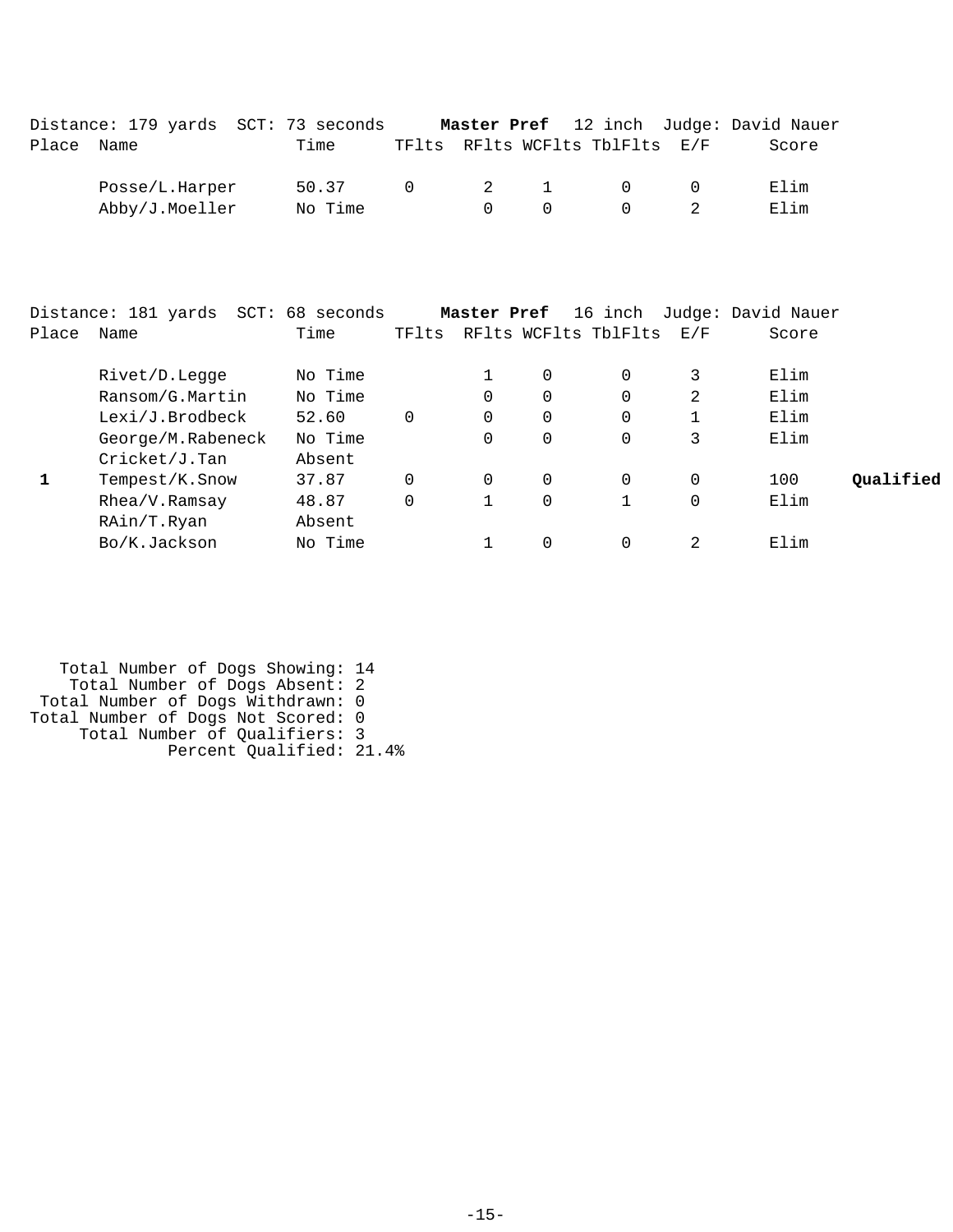# **Friday, June 17, 2022 Wichita Dog Training Club Open JWW**

|             | Distance: 120 yards SCT: 40 seconds Open 12 inch Judge: David Nauer |                 |              |                |                     |                                 |                   |       |           |
|-------------|---------------------------------------------------------------------|-----------------|--------------|----------------|---------------------|---------------------------------|-------------------|-------|-----------|
| Place Name  |                                                                     | Time            |              |                |                     | TFlts RFlts WCFlts TblFlts E/F  |                   | Score |           |
|             | Harper/M.Kriley                                                     | 44.94           | 8            | $\mathsf{3}$   | $\mathsf{O}\xspace$ | 0                               | $\mathbf 0$       | Elim  |           |
|             |                                                                     |                 |              |                |                     |                                 |                   |       |           |
|             |                                                                     |                 |              |                |                     |                                 |                   |       |           |
| Place Name  |                                                                     | Time            |              |                |                     | TFlts RFlts WCFlts TblFlts E/F  |                   | Score |           |
|             | Wyatt/J.Rizzi                                                       | 37.31           | 0            | 3              | 0                   | 0                               | 0                 | Elim  |           |
|             | Kira/M.Robertson                                                    | 31.10           | $\mathbf 0$  | $\mathbf{1}$   | $\mathbf{1}$        | $\mathbf 0$                     | 2                 | Elim  |           |
|             |                                                                     |                 |              |                |                     |                                 |                   |       |           |
|             |                                                                     |                 |              |                |                     |                                 |                   |       |           |
| Place Name  |                                                                     | Time            |              |                |                     | TFlts RFlts WCFlts TblFlts E/F  |                   | Score |           |
|             | Groot/L.Morgan                                                      | 51.82           | 30           | 6              | 2                   | 0                               | 1                 | Elim  |           |
|             | Rudy/L.Moyer                                                        | 29.49           | 0            | $\mathbf 0$    | $\mathbf{1}$        | $\mathsf{O}$                    | 0                 | Elim  |           |
|             | Belen/J.Mamer                                                       | Absent          |              |                |                     |                                 |                   |       |           |
|             | Tru/S.Hoffman                                                       | Absent          |              |                |                     |                                 |                   |       |           |
|             | Rikka/C.Asbury<br>Star/M.Weaver                                     | 32.04<br>Absent | 0            | $\mathbf{1}$   | $\mathbf{1}$        | 0                               | $\mathbf{1}$      | Elim  |           |
| $\mathbf 1$ | Yami/K.McKown                                                       | 26.51           | 0            | $\mathbf{1}$   | $\mathbf 0$         | $\mathbf 0$                     | $\mathbf 0$       | 95    | Qualified |
|             |                                                                     |                 |              |                |                     |                                 |                   |       |           |
|             | Distance: 126 yards SCT: 38 seconds                                 |                 |              |                |                     | Open 24 inch Judge: David Nauer |                   |       |           |
| Place Name  |                                                                     | Time            |              |                |                     | TFlts RFlts WCFlts TblFlts E/F  |                   | Score |           |
| 1           | Vortex/C.Jackson                                                    | 26.84           | $\mathsf{O}$ | $\overline{0}$ | $\overline{0}$      | $\overline{0}$                  | $0 \qquad \qquad$ | 100   | Qualified |
|             |                                                                     |                 |              |                |                     |                                 |                   |       |           |
|             |                                                                     |                 |              |                |                     |                                 |                   |       |           |
| Place Name  |                                                                     | Time            |              |                |                     | TFlts RFlts WCFlts TblFlts E/F  |                   | Score |           |
|             | Tita'N/N.Lende                                                      | No Time         |              | 0              | $\mathsf{O}$        | 0                               | 3                 | Elim  |           |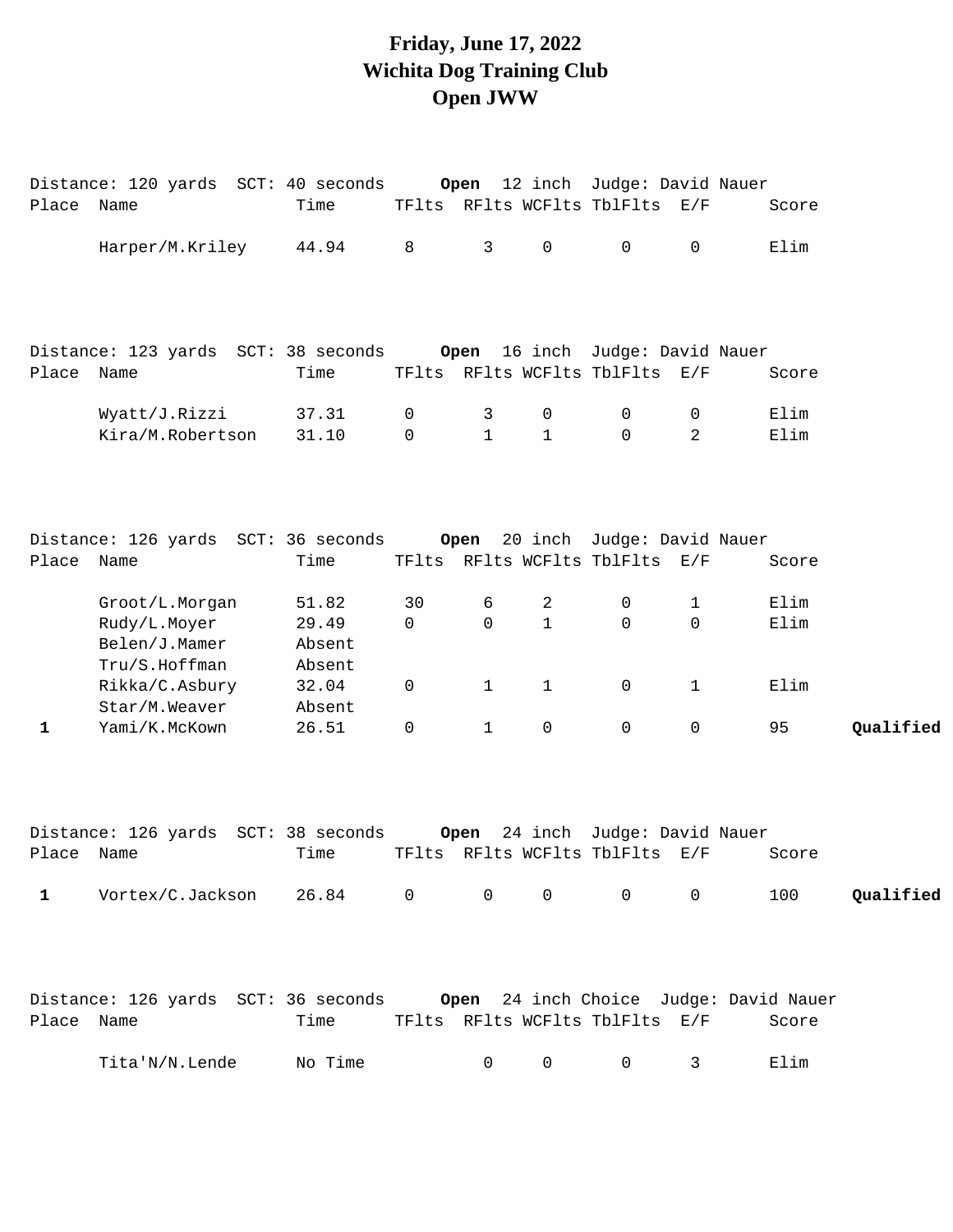Total Number of Dogs Showing: 9 Total Number of Dogs Absent: 3 Total Number of Dogs Withdrawn: 0 Total Number of Dogs Not Scored: 0 Total Number of Qualifiers: 2 Percent Qualified: 22.2%

|            | Distance: 126 yards SCT: 41 seconds |       |                                        |  | Open Pref 16 inch Judge: David Nauer |       |
|------------|-------------------------------------|-------|----------------------------------------|--|--------------------------------------|-------|
| Place Name |                                     | Time  | TFlts RFlts WCFlts TblFlts E/F         |  |                                      | Score |
|            | Tank/R.Thomas                       | 18.71 | $\begin{matrix}0&1&1&0&1 \end{matrix}$ |  |                                      | Elim  |

 Total Number of Dogs Showing: 1 Total Number of Dogs Absent: 0 Total Number of Dogs Withdrawn: 0 Total Number of Dogs Not Scored: 0 Total Number of Qualifiers: 0 Percent Qualified: 0.0%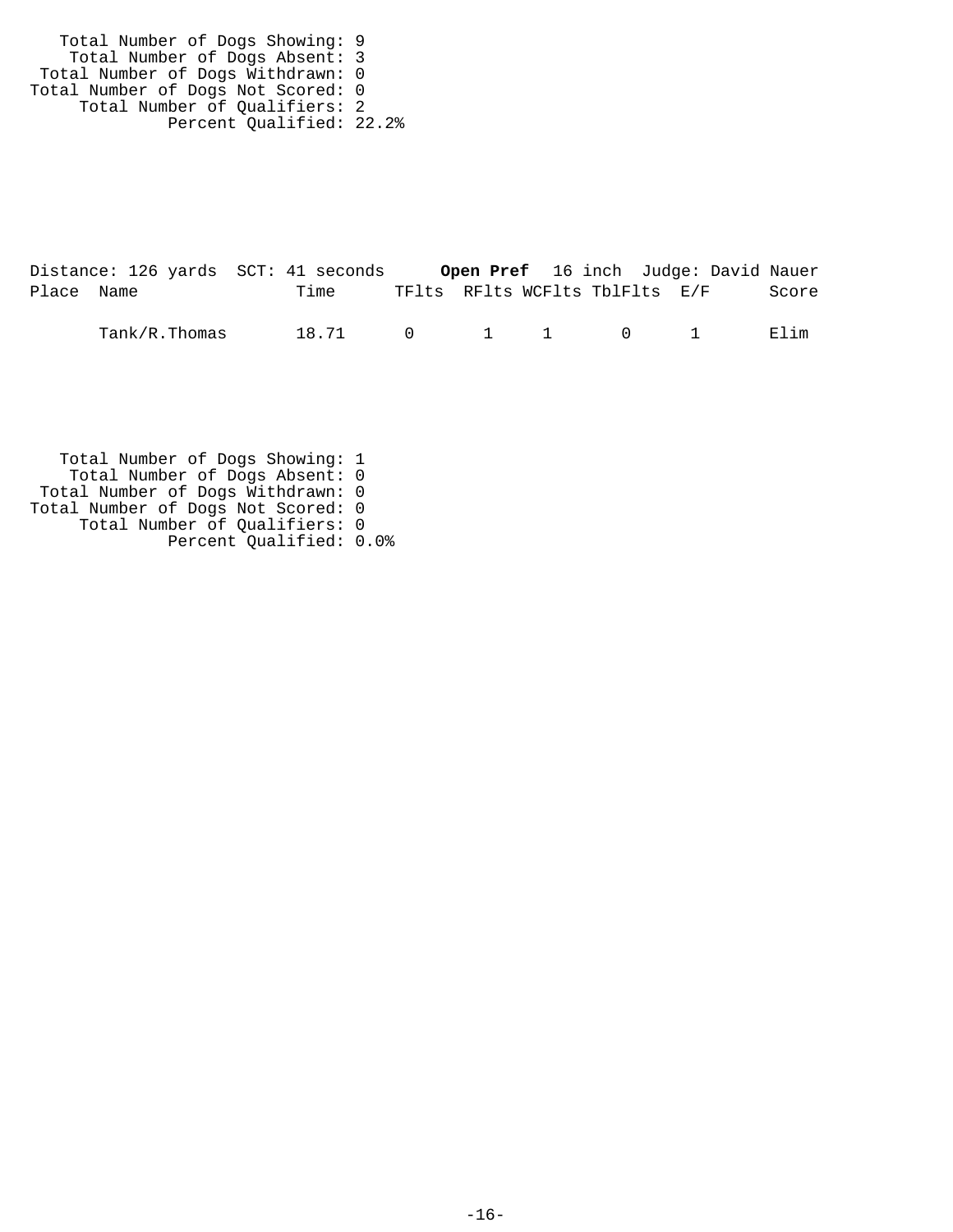### **Friday, June 17, 2022 Wichita Dog Training Club Open Standard**

|             | Distance: 161 yards SCT: 74 seconds Open 12 inch Judge: David Nauer |                           |          |                |              |                                                                   |              |              |           |
|-------------|---------------------------------------------------------------------|---------------------------|----------|----------------|--------------|-------------------------------------------------------------------|--------------|--------------|-----------|
| Place Name  |                                                                     | Time                      |          |                |              | TFlts RFlts WCFlts TblFlts E/F                                    |              | Score        |           |
|             | Harper/M.Kriley                                                     | 74.38                     | 0        | 2              | $\mathsf{3}$ | $\mathbf{1}$                                                      | 4            | Elim         |           |
|             | Distance: 164 yards SCT: 71 seconds Open 16 inch Judge: David Nauer |                           |          |                |              |                                                                   |              |              |           |
| Place       | Name                                                                | Time                      |          |                |              | TFlts RFlts WCFlts TblFlts E/F                                    |              | Score        |           |
|             | Wyatt/J.Rizzi<br>Kira/M.Robertson                                   | No Time<br>No Time        |          | 1<br>$\Omega$  | 0<br>0       | $\mathbf 0$<br>$\Omega$                                           | 1<br>2       | Elim<br>Elim |           |
|             | Moxie/M.Huhnke                                                      | 86.41                     | 30       | 4              | 3            | 0                                                                 | $\mathbf{1}$ | Elim         |           |
| $\mathbf 1$ | Cash/K.Wells                                                        | 51.30                     | $\Omega$ | $\Omega$       | $\Omega$     | $\mathbf{1}$                                                      | $\Omega$     | 95           | Qualified |
| Place       | Distance: 166 yards SCT: 68 seconds<br>Name                         | Time                      |          |                |              | Open 20 inch Judge: David Nauer<br>TFlts RFlts WCFlts TblFlts E/F |              | Score        |           |
|             |                                                                     |                           |          |                |              |                                                                   |              |              |           |
|             | Groot/L.Morgan                                                      | No Time                   |          | 4              | 1            | 0                                                                 | 1            | Elim         |           |
|             | Rudy/L.Moyer<br>Belen/J.Mamer<br>Tru/S.Hoffman                      | 59.01<br>Absent<br>Absent | 0        | $\overline{2}$ | $\Omega$     | $\Omega$                                                          | $\Omega$     | Elim         |           |
|             | Rikka/C.Asbury                                                      | No Time                   |          | 4              | $\mathsf 0$  | $\mathsf{O}$                                                      | $\mathbf{1}$ | Elim         |           |
|             | Distance: 166 yards SCT: 70 seconds                                 |                           |          |                |              | Open 24 inch Judge: David Nauer                                   |              |              |           |
| Place Name  |                                                                     | Time                      |          |                |              | TFlts RFlts WCFlts TblFlts E/F                                    |              | Score        |           |
| 1           | Vortex/C.Jackson                                                    | 63.66                     | 0        | 1              | 0            | 0                                                                 | 0            | 95           | Qualified |

 Total Number of Dogs Showing: 9 Total Number of Dogs Absent: 2 Total Number of Dogs Withdrawn: 0 Total Number of Dogs Not Scored: 0 Total Number of Qualifiers: 2 Percent Qualified: 22.2%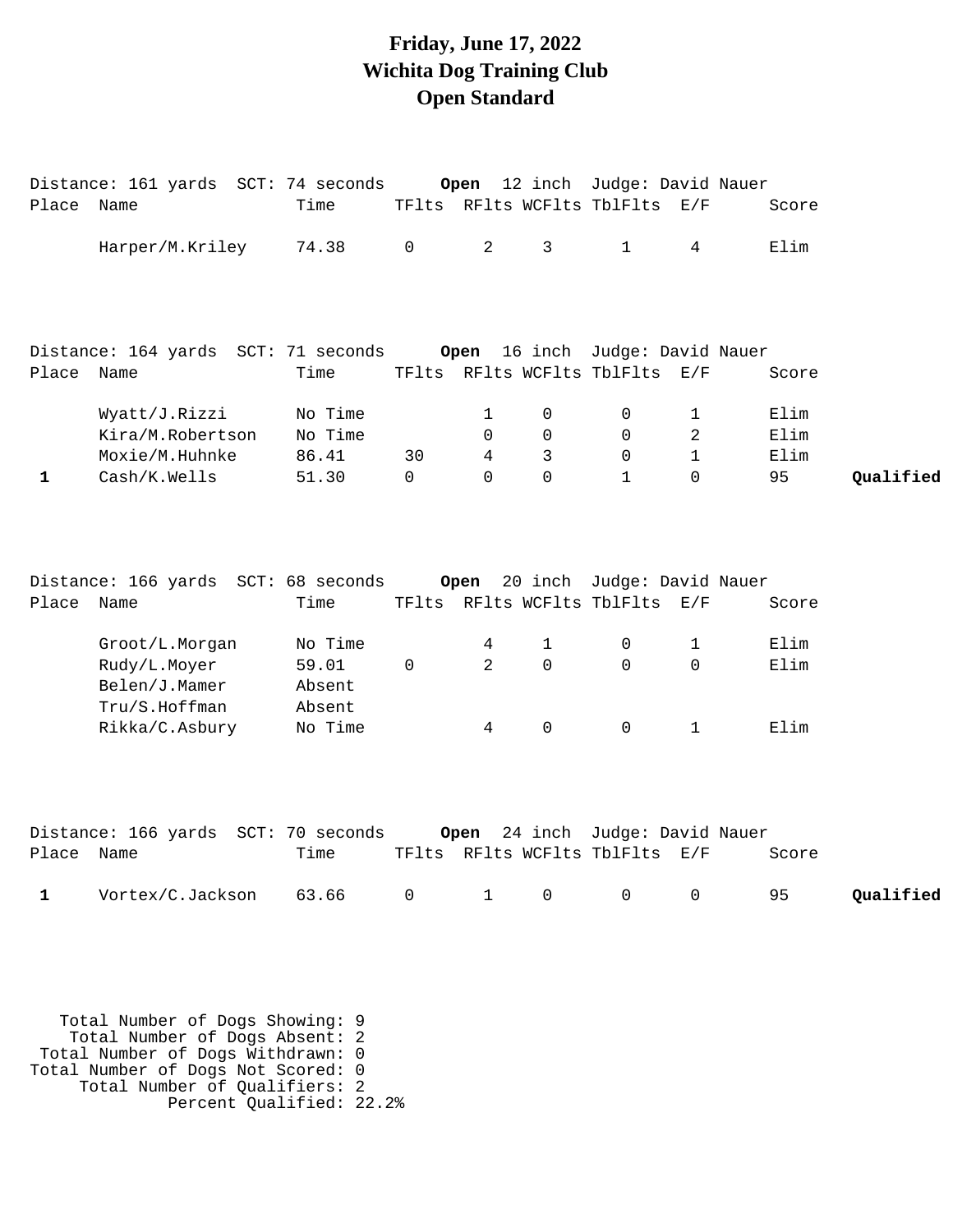|            | Distance: 164 yards SCT: 76 seconds                                      |         |    |                |                |                                | <b>Open Pref</b> 12 inch Judge: David Nauer |       |           |
|------------|--------------------------------------------------------------------------|---------|----|----------------|----------------|--------------------------------|---------------------------------------------|-------|-----------|
| Place Name |                                                                          | Time    |    |                |                | TFlts RFlts WCFlts TblFlts E/F |                                             | Score |           |
|            | Declan/B.McLean                                                          | 86.22   | 20 | $\overline{2}$ | 1              | $\overline{0}$                 |                                             | Elim  |           |
|            | Distance: 166 yards SCT: 73 seconds Open Pref 16 inch Judge: David Nauer |         |    |                |                |                                |                                             |       |           |
| Place Name |                                                                          | Time    |    |                |                | TFlts RFlts WCFlts TblFlts E/F |                                             | Score |           |
|            | Lily/T.Nye                                                               | No Time |    | $3^{\circ}$    | $\overline{0}$ | $\overline{0}$                 | 2                                           | Elim  |           |
|            | Reese/P.Drummond                                                         | 60.88   | 0  |                | $\mathbf 0$    |                                | $\mathbf 0$                                 | 90    | Oualified |

 Total Number of Dogs Showing: 3 Total Number of Dogs Absent: 0 Total Number of Dogs Withdrawn: 0 Total Number of Dogs Not Scored: 0 Total Number of Qualifiers: 1 Percent Qualified: 33.3%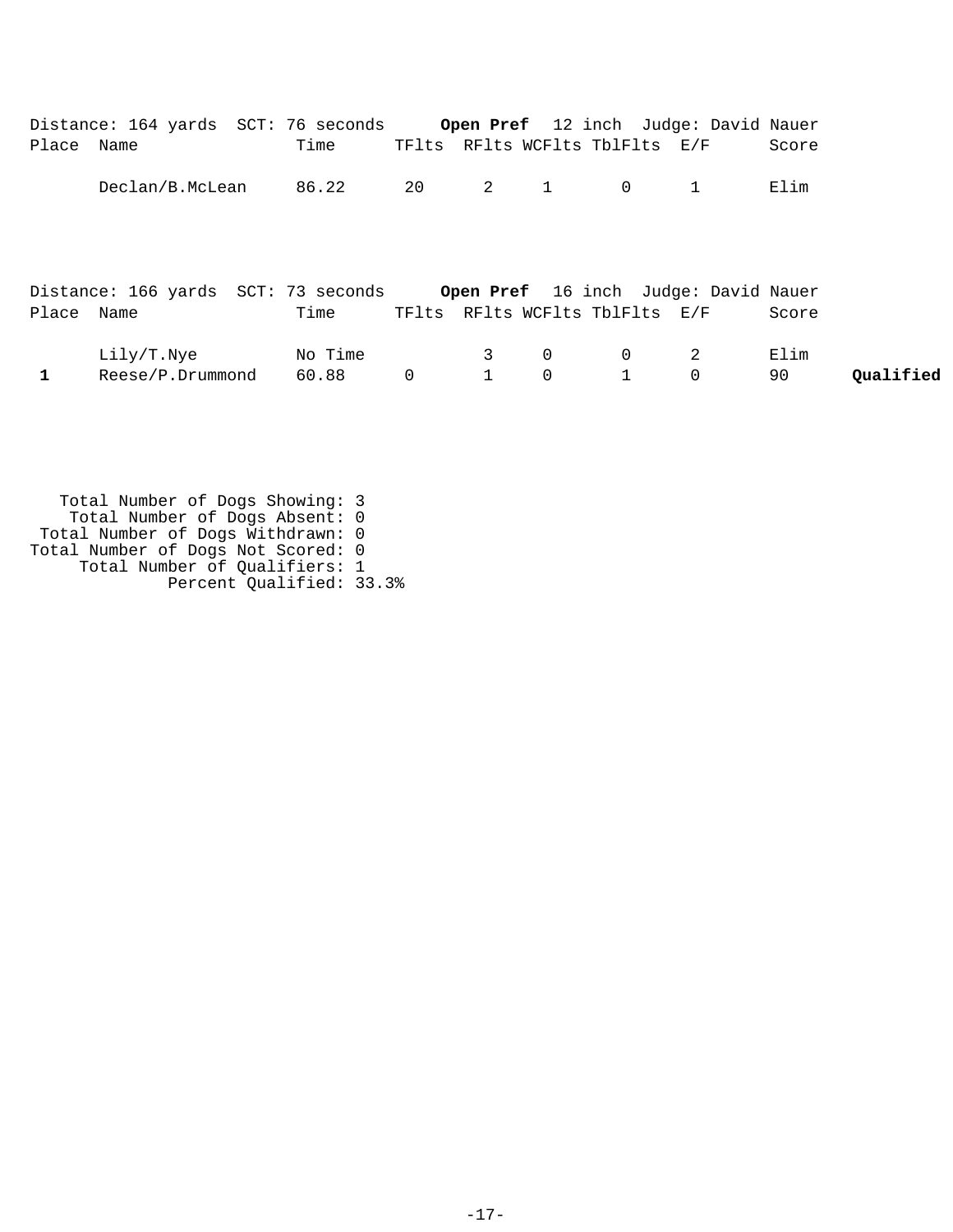### **Friday, June 17, 2022 Wichita Dog Training Club Novice JWW**

| Place Name   | Distance: 98 yards SCT: 36 seconds Novice A 16 inch Judge: David Nauer | Time           |                                |                          | TFlts RFlts WCFlts TblFlts E/F |                                  |                | Score                                      |           |
|--------------|------------------------------------------------------------------------|----------------|--------------------------------|--------------------------|--------------------------------|----------------------------------|----------------|--------------------------------------------|-----------|
|              | Portia/T.Ernst                                                         | No Time        |                                | $\overline{2}$           | $\overline{0}$                 | $\overline{0}$                   | $\overline{1}$ | Elim                                       |           |
|              | Distance: 100 yards SCT: 33 seconds                                    |                |                                |                          |                                |                                  |                | <b>Novice A</b> 20 inch Judge: David Nauer |           |
| Place Name   |                                                                        | Time           |                                |                          | TFlts RFlts WCFlts TblFlts E/F |                                  |                | Score                                      |           |
| $\mathbf{1}$ | Llea/K.Haynes<br>Zipper/P.Jordan                                       | 22.38<br>27.41 | $\overline{0}$<br>$\mathsf{O}$ | $1 \t 0$<br>$\mathsf{O}$ | $\overline{0}$                 | $\overline{0}$<br>$\overline{0}$ | $\overline{0}$ | 95<br>Elim                                 | Qualified |

 Total Number of Dogs Showing: 3 Total Number of Dogs Absent: 0 Total Number of Dogs Withdrawn: 0 Total Number of Dogs Not Scored: 0 Total Number of Qualifiers: 1 Percent Qualified: 33.3%

|            | Distance: 98 yards SCT: 36 seconds |             |  |                                   | <b>Novice B</b> 16 inch Judge: David Nauer |       |           |
|------------|------------------------------------|-------------|--|-----------------------------------|--------------------------------------------|-------|-----------|
| Place Name |                                    | Time        |  |                                   | TFlts RFlts WCFlts TblFlts E/F             | Score |           |
|            | Moxie/M.Huhnke                     | 33.74       |  | $\begin{matrix}0&1&0\end{matrix}$ | $\begin{array}{ccc} & & & 0 & \end{array}$ | 95    | Qualified |
|            | Ryder/L.Harper                     | 28.66 0 2 0 |  |                                   | $\sim$ 0                                   | Elim  |           |

|       | Distance: 100 yards SCT: 33 seconds |       |          |                |          | Novice B 20 inch Judge: David Nauer |       |           |
|-------|-------------------------------------|-------|----------|----------------|----------|-------------------------------------|-------|-----------|
| Place | Name                                | Time  | TFlts    |                |          | RFlts WCFlts TblFlts E/F            | Score |           |
|       | Ice/D.Powers                        | 25.85 | $\Omega$ |                | $\Omega$ | $\Omega$                            | 95    | Qualified |
|       | Jitterbug/J. <sub>Tan</sub>         | 23.54 | $\Omega$ |                | $\Omega$ |                                     | 95    | Qualified |
|       | Brandi/R.Phillips                   | 34.72 |          | $\overline{3}$ | $\Omega$ | $\Omega$                            | Elim  |           |
|       | Nimbus/J.Moeller                    | 37.68 | 4        |                |          |                                     | Elim  |           |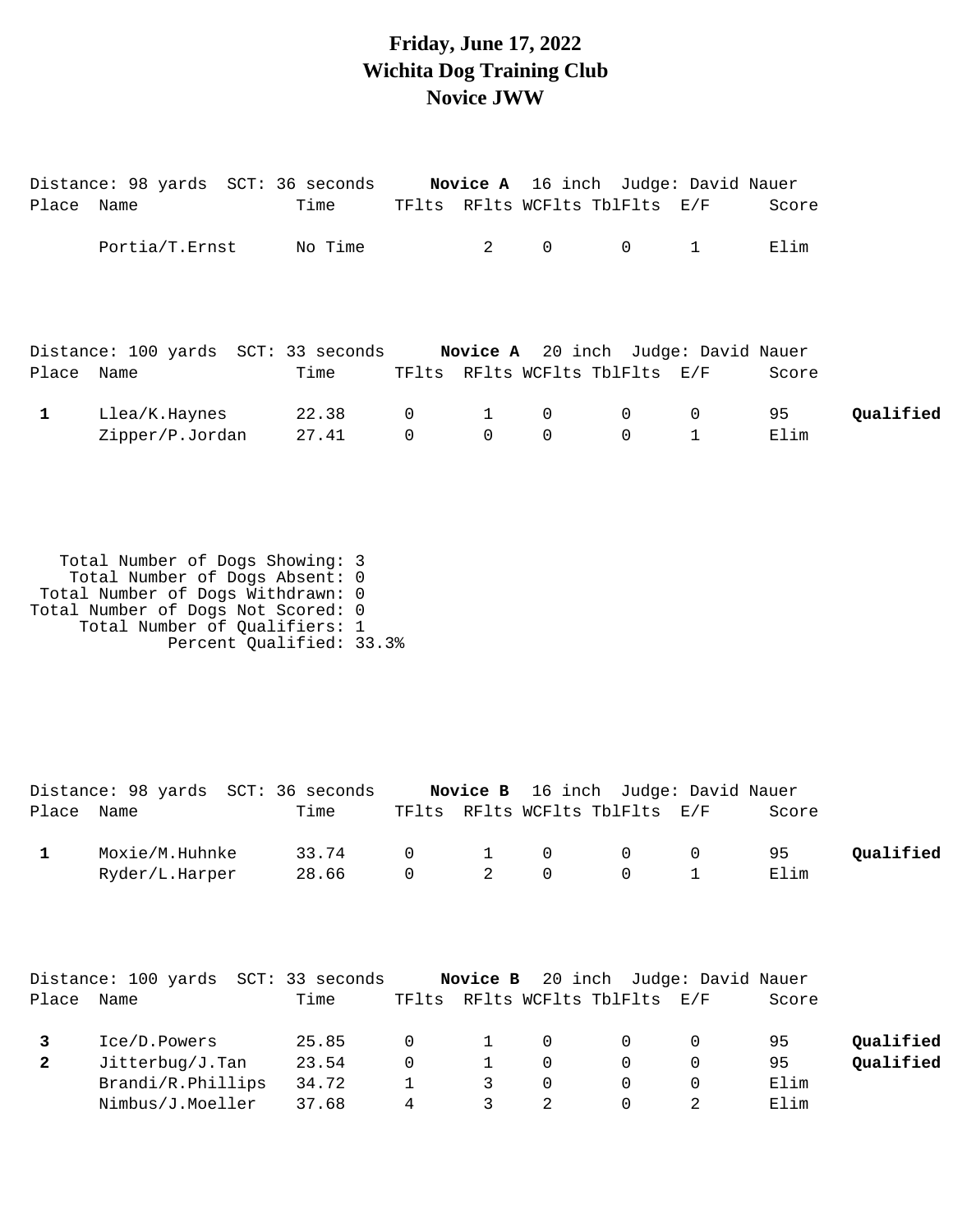| 1          | Spectre/K.Okumura 17.91 0 1 0                                           |       |              |                                | $\overline{0}$ | $\overline{0}$ | 95    | Qualified |
|------------|-------------------------------------------------------------------------|-------|--------------|--------------------------------|----------------|----------------|-------|-----------|
|            |                                                                         |       |              |                                |                |                |       |           |
| Place Name | Distance: 100 yards SCT: 36 seconds Novice B 24 inch Judge: David Nauer | Time  |              | TFlts RFlts WCFlts TblFlts E/F |                |                | Score |           |
|            | Emmy/P.Harris                                                           | 30.12 | $\mathsf{O}$ | $1 \qquad 1 \qquad 0$          |                | $\overline{0}$ | Elim  |           |
|            |                                                                         |       |              |                                |                |                |       |           |
|            | Total Number of Dogs Showing: 8                                         |       |              |                                |                |                |       |           |
|            | Total Number of Dogs Absent: 0<br>Total Number of Dogs Withdrawn: 0     |       |              |                                |                |                |       |           |

Total Number of Dogs Not Scored: 0 Total Number of Qualifiers: 4 Percent Qualified: 50.0%

|            |               | Distance: 100 yards SCT: 38 seconds |  |                                | <b>Novice Pref</b> 16 inch Judge: David Nauer |
|------------|---------------|-------------------------------------|--|--------------------------------|-----------------------------------------------|
| Place Name |               | Time                                |  | TFlts RFlts WCFlts TblFlts E/F | Score                                         |
|            | Paris/N.Wiles | 41.70 3 2 0 0 1                     |  |                                | Flim                                          |

 Total Number of Dogs Showing: 1 Total Number of Dogs Absent: 0 Total Number of Dogs Withdrawn: 0 Total Number of Dogs Not Scored: 0 Total Number of Qualifiers: 0 Percent Qualified: 0.0%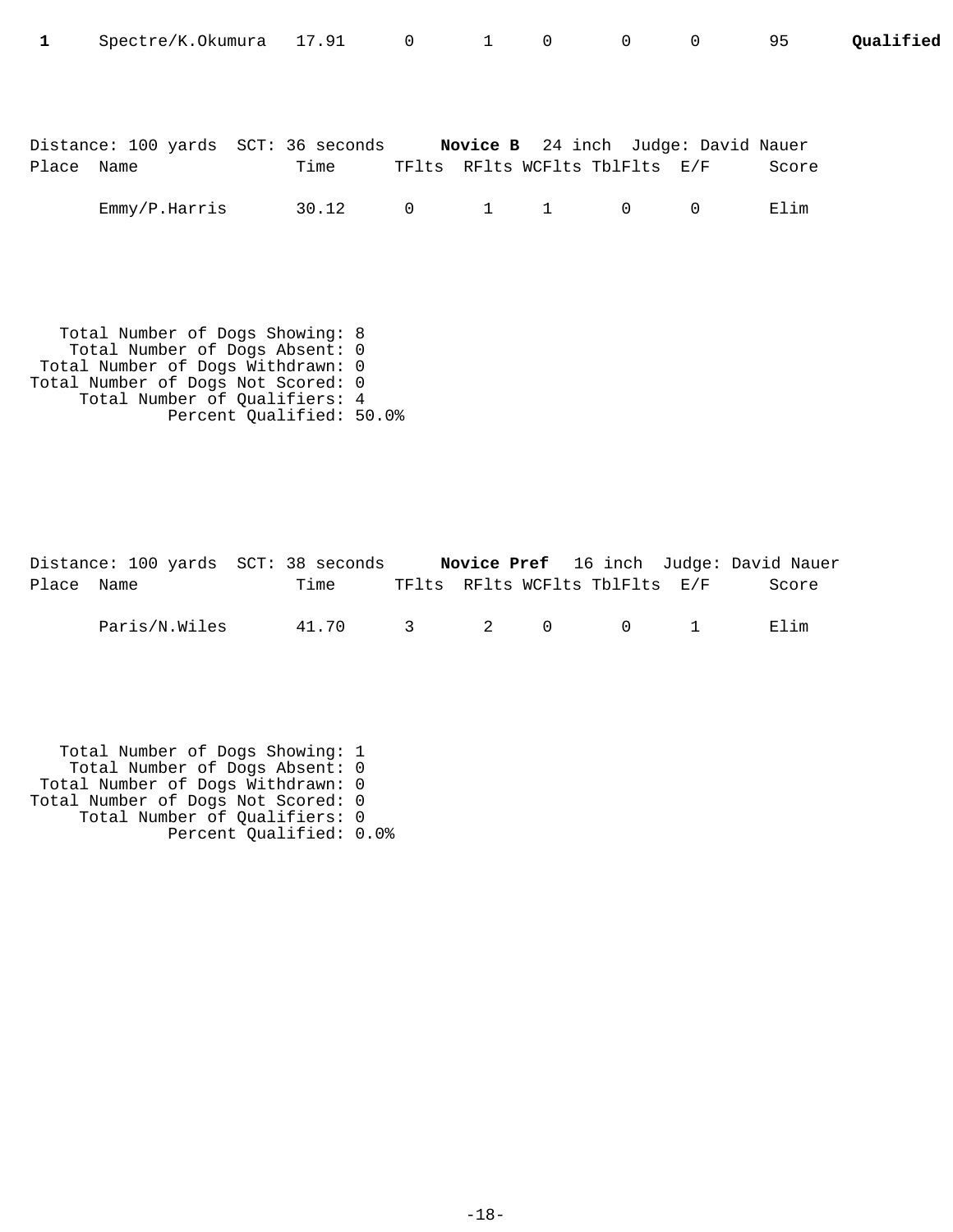### **Friday, June 17, 2022 Wichita Dog Training Club Novice Standard**

|              | Distance: 155 yards  SCT: 77 seconds     Novice A  16 inch  Judge: David Nauer |       |                |              |                |                                            |                |       |           |
|--------------|--------------------------------------------------------------------------------|-------|----------------|--------------|----------------|--------------------------------------------|----------------|-------|-----------|
| Place Name   |                                                                                | Time  |                |              |                | TFlts RFlts WCFlts TblFlts E/F             |                | Score |           |
|              | Portia/T.Ernst                                                                 | 72.35 | $\overline{0}$ | $4\degree$   | 2              | $\overline{0}$                             | 0              | Elim  |           |
|              | Distance: 157 yards SCT: 75 seconds                                            |       |                |              |                | <b>Novice A</b> 20 inch Judge: David Nauer |                |       |           |
| Place Name   |                                                                                | Time  |                |              |                | TFlts RFlts WCFlts TblFlts E/F             |                | Score |           |
| $\mathbf{1}$ | Llea/K.Haynes                                                                  | 43.62 | $\overline{0}$ | $\mathbf{1}$ | $\overline{0}$ | $\overline{0}$                             | $\overline{0}$ | 95    | Qualified |
|              | Zipper/P.Jordan                                                                | 57.62 | $\mathbf 0$    | 2            | $\mathbf 0$    | $\Omega$                                   | 0              | 90    | Qualified |

 Total Number of Dogs Showing: 3 Total Number of Dogs Absent: 0 Total Number of Dogs Withdrawn: 0 Total Number of Dogs Not Scored: 0 Total Number of Qualifiers: 2 Percent Qualified: 66.7%

|       | Distance: 157 yards         | SCT: 75 seconds |          | Novice B |               | 20 inch Judge: David Nauer |     |       |
|-------|-----------------------------|-----------------|----------|----------|---------------|----------------------------|-----|-------|
| Place | Name                        | Time            | TFlts    |          |               | RFlts WCFlts TblFlts       | E/F | Score |
|       | Star/M.Weaver               | Absent          |          |          |               |                            |     |       |
|       | Ice/D.Powers                | No Time         |          | 0        |               | $\Omega$                   |     | Elim  |
|       | Jitterbug/J. <sub>Tan</sub> | Absent          |          |          |               |                            |     |       |
|       | Brandi/R.Phillips           | Absent          |          |          |               |                            |     |       |
|       | Yami/K.McKown               | 37.52           | $\Omega$ | $\Omega$ | $\Omega$      | $\Omega$                   |     | Elim  |
|       | Nimbus/J.Moeller            | Absent          |          |          |               |                            |     |       |
|       | Spectre/K.Okumura           | 45.87           | $\Omega$ | 0        | $\mathcal{L}$ |                            |     | Elim  |
|       |                             |                 |          |          |               |                            |     |       |

|            | Distance: 157 yards SCT: 75 seconds |         |  | <b>Novice B</b> 24 inch Choice Judge: David Nauer |       |  |
|------------|-------------------------------------|---------|--|---------------------------------------------------|-------|--|
| Place Name |                                     | Time    |  | TFlts RFlts WCFlts TblFlts E/F                    | Score |  |
|            | Tita'N/N.Lende                      | No Time |  | $0 \qquad 1 \qquad 0 \qquad 2$                    | Flim  |  |